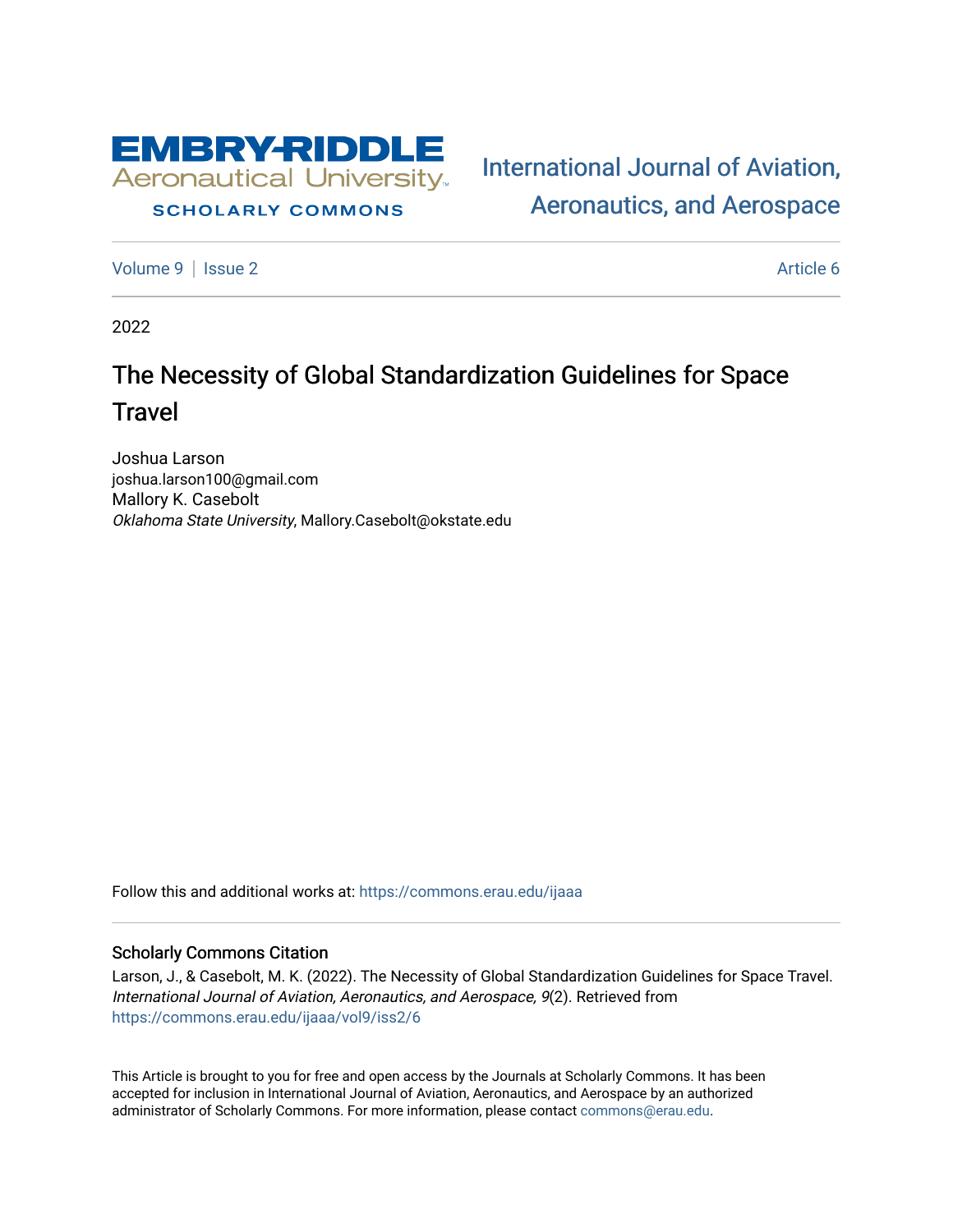Currently, national space agencies and private commercial space entities in the world function independently. Their independence and the lack of any global standards and guidelines pose a potential problem for the future of commercial human space transportation. This study sought to conceptualize the necessity and idea of a global agency that can create safety standards grounded in evidence-based best practices for commercial and personal space travel.

When referencing the significant number of existing worldwide national space agencies and corporate space entities, the need for order, direction, and governing policy to ensure that safety standards are being met for civilian consumers trying to access space travel would seem reasonable. To date, the United Nations (UN) has—through separate entities like the International Civil Aviation Organization (ICAO), the UN Office for Outer Space Affairs (UNOOSA), and the Committee on the Peaceful Uses of Outer Space (COPUOS)—served as the international organization for the development of international space treaties and regulations. This research sought to explore the need and feasibility of an international entity that would serve as a clearinghouse for all matters regarding space law, policy and procedures, operations, interagency relations, licensing, monitoring, enforcement, interdiction, training, testing/evaluation, and certification. The benefits of such guidance could enhance the efficacy of space safety integration and interoperability that controls Earth's private citizens while utilizing a universal Space Traffic Management (STM) system that is governed and regulated by one policy and single controlling agency. By having a well-defined and established single set of regulated policies and procedures that govern doctrine and set universal perpetual expectations, the spaceflight industry can capitalize on safety from the lessons learned over the last 118 years from the aviation industry. These policies could be like organizations such as ICAO that have created a set of unified safety recommendations for the global aviation industry. The benefits of establishing one global/universal commercial space transportation guideline and governing policy would benefit all nations with standardized emergency procedures and protocols on Earth, during spaceflight, and at every possible destination in space as a contingency.

#### **Statement of the Problem**

Although society has come a long way since the beginning of the Space Race in the 60s, there are still things to consider as we advance and establish a permanent presence in space. Whether public or commercial, continued space travel poses complex medical and mechanical challenges (Sielaff et al., 2019). Many problems can occur for the human body in spacecraft due to the lack of atmosphere and exposure to various space radiations, microbes, and biofilms (Durante & Cucinotta, 2011). In addition to medical challenges in space, mechanical failures and existential threats are ever-present, which could result in fires or collisions with micrometeoroids or debris, causing loss of spacecraft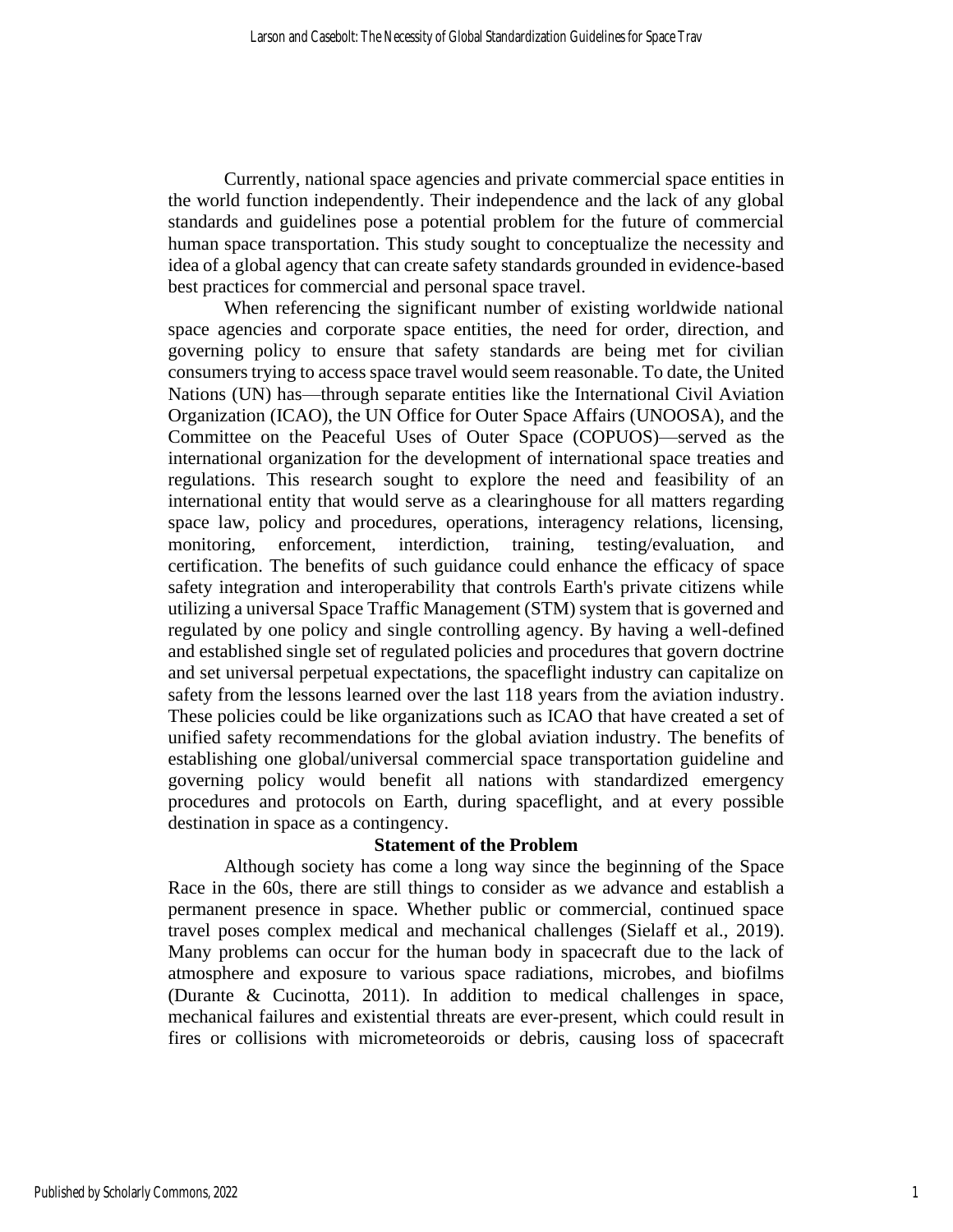pressure, spills, or collisions (NASA, 2007). According to Sielaff et al. (2019), mechanical failures and existential threats pose a constant danger due to the need for in-flight maintenance and regulated control. Despite these risks regarding health and mechanical dangers, NASA has initiated a public-private partnership to continue deep space capabilities (Vuolo et al., 2017). These are all important issues to consider as society continues to advance in space travel. According to Reddy (2018), because of the launch of society into space, we have entered a new era of transportation with commercial space travel. Durkee (2019) suggests that because of the development of space travel that it will lead to a space commerce industry, including space mining, space tourism, space defense, and much more. Vanian (2015) implies that future space travel will be processed by the power of quantum computing and the integration of more artificial intelligent (AI) robots. In addition to (AI) robots some scholars have suggested that the internet of things (IoT) might provide opportunities for digitally enhanced space living (Kua et al., 2021), while others have explored the role of design when planning human-occupied spacecraft or colonies (Dominoni, 2021). Due to the lack of global international standards and commercialized space travel guidelines, this study sought to explore the development of a single global agency. Potential guidelines include, but are not limited to, standardized safety integration and interoperability protocols, spacecraft, design, and certification requirements, as well as personnel training and certification requirements. Such an agency could establish guidelines and act as a clearinghouse for the certifications, requirements, and ethical standards for space travel and colonization by both government and private entities on a global scale.

# **Research Objectives**

The purpose of this study was to investigate international experts' thoughts regarding the need to establish and prioritize guidelines for developing an agency or clearinghouse for the standardization of certifications, requirements, and ethical standards for commercialized space travel and colonization between global governments and private entities. Due to the lack of global international standards and commercialized human space travel guidelines, this research sought to explore the need for a single global agency's development that would establish guidelines and act as a clearinghouse for the certifications, requirements, and ethical standards for space travel and colonization by both government and private entities. This study included questions concerning the prioritization of issues relevant to establishing guidelines to regulate commercialized human space travel and colonization.

Global governance theory and public space governance theory were utilized to guide this study. As deep space is a public space not owned by any single government or entity, it can be considered an international public space in which global governance applies. This study included results from 28 global experts from 10 different nations. The participants included international experts that possessed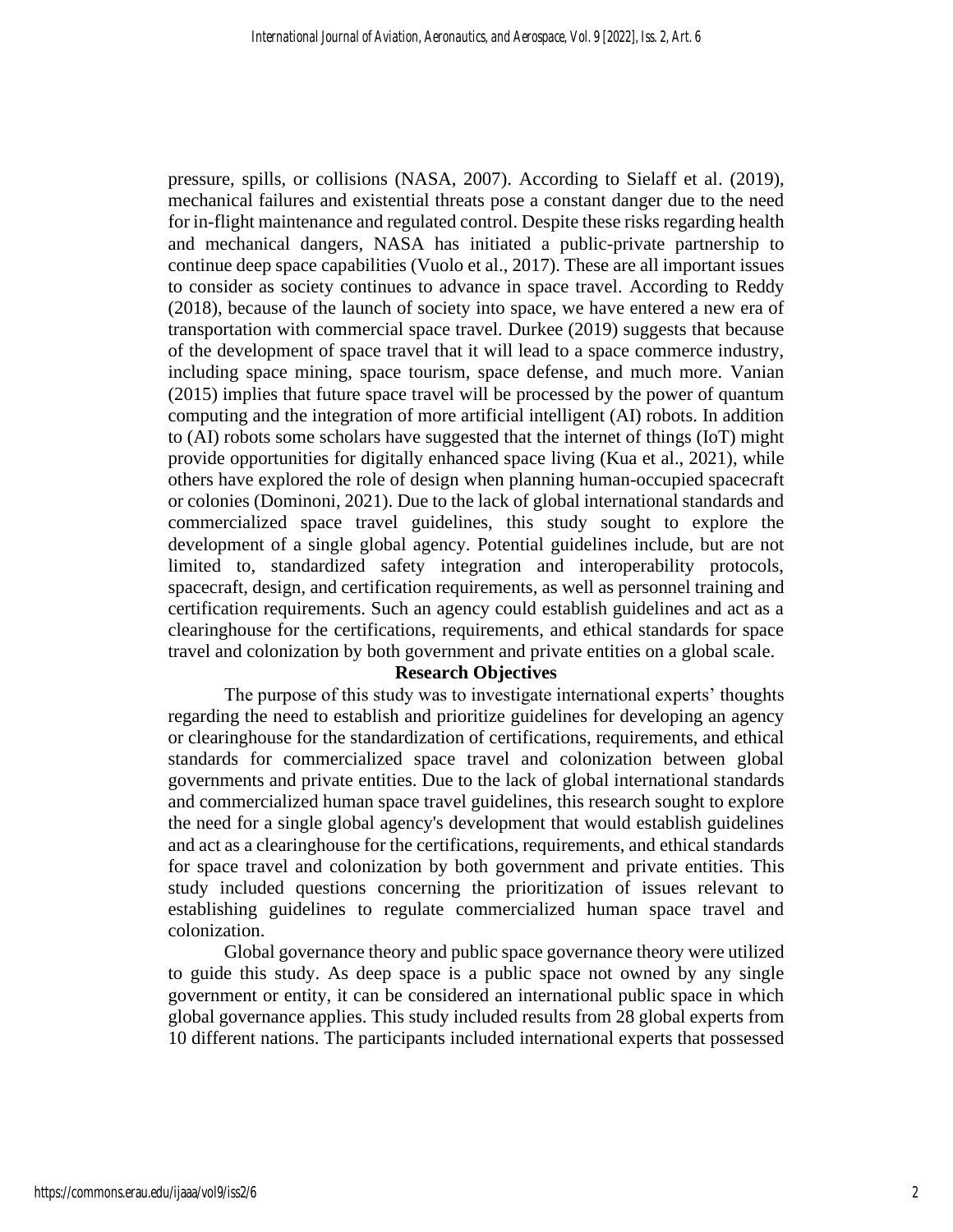in depth knowledge and experience in aerospace and space through their experience in the space profession. The following research questions guided this study:

- 1. What are the priorities for the development of guidelines for space travel and/or colonization as expressed by public (government) and private entities?
- 2. What is the feasibility of the development of an agency or clearinghouse for the standardization of certifications, requirements, and ethical standards for space travel and colonization between governments and private entities?
- 3. What are practical solutions to the development of an agency or clearinghouse for the standardization of certifications, requirements, and ethical standards for space travel and colonization between governments and private entities?

# **Governance of Outer Space**

Although international agencies exist, the current "space race" involves both commercial and political representatives that are interacting in the international space law regime. The need for outer space governance is essential given the increase in outer space travel both by public and commercial entities: "developments in outer space have exploded in complexity, ambition, and commercial promise" (Netea et al., 2020). Currently, space governance is guided by international agencies and national governments that have implemented their own space laws and regulations for their own individual nation. Existing space treaties reflect the international desire to prevent space's militarization (Netea et al., 2020). There are agencies for outer space and several policies and laws in place for various nations, but no central, universal global agency that oversees commercial or personal spaceflight exists.

The current international agencies for outer space include the United Nations Office for Outer Space (UNOOSA), which supports countries in developing their own national space laws and policies, and the Committee on the Peaceful Uses of Outer Space (COPUOS), which governs the use and exploration of space for humanity's benefit. Other agencies include the Inter-Agency Space Debris Coordination Committee (IADC), which was developed to govern the issue of space debris (Inter-Agency Space Debris Coordination Committee, n.d.) and the Committee on Space Research (COSPAR), which is an international agency responsible for space research. In addition to these different agencies, there are also several treaties governing the exploration and use of outer space. Most of these treaties, such as the United Nations Outer Space Treaty of 1967, are related to the peaceful exploration of space and the prohibition of claiming sovereignty over any part of space. Crucially, the United States developed the Commercial Space Act of 1998 in response to the increase in commercial space development. The Act was developed "[t]o encourage the development of a commercial space industry in the United States and for other purposes" (Commercial Space Act of 1998, 1998). The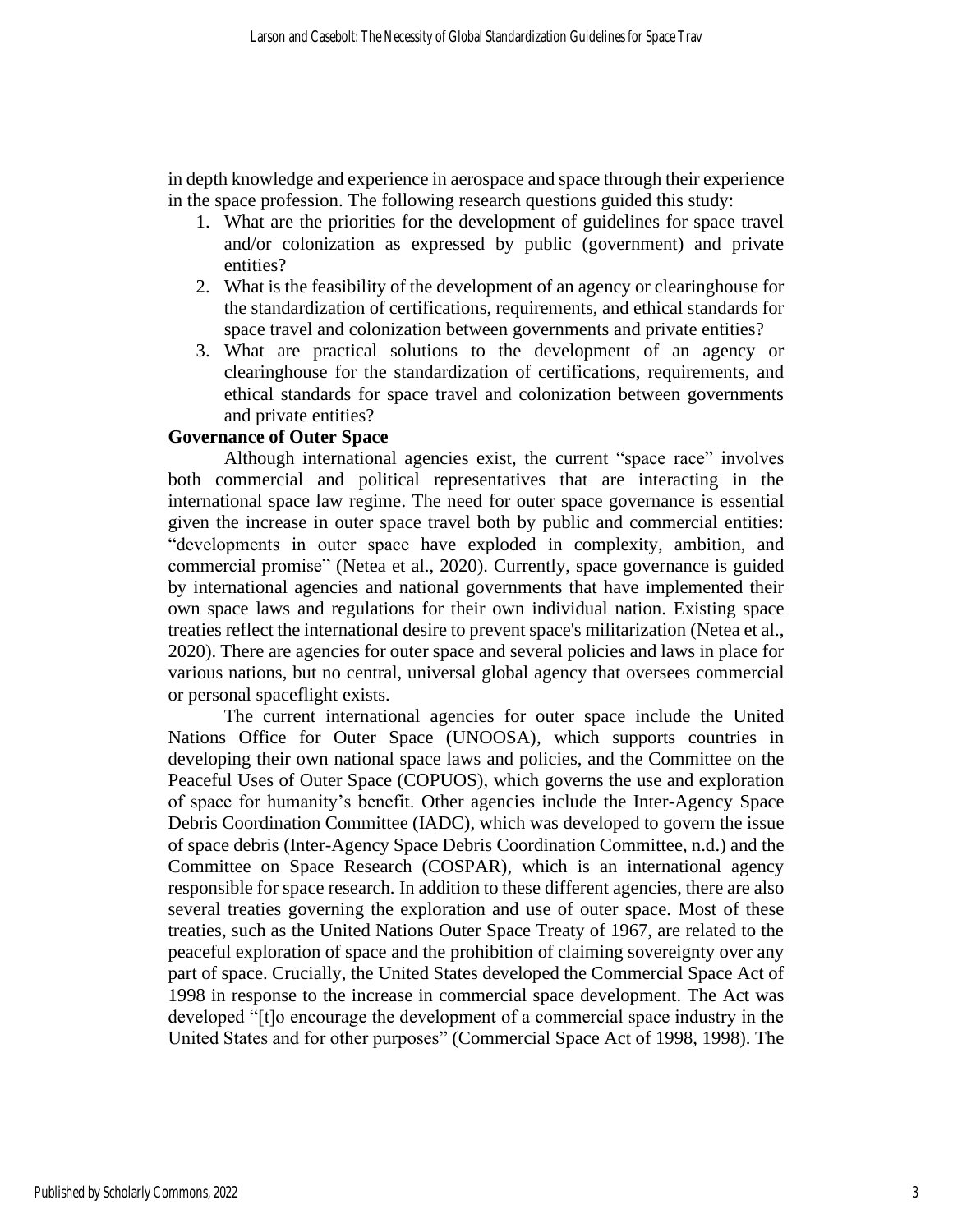Commercial Space Act includes the commercialization of the space station and space launches and the acquisition of commercial space transportation services; however, its scope is limited to the United States rather than the international commercialization of space. It is, therefore, limited in terms of application to international commercial space entities.

#### **Methods**

According to Okoli and Pawlowshi (2004) and Sekayi and Kennedy (2017), a Delphi research approach was utilized in this study to identify and prioritize issues for decision-making through consensus among study participants. In the Delphi method, iterations of data collection from participants were utilized to identify key issues, prioritize these issues, and develop a concept or framework based on issues that are prioritized through consensus (Okoli & Pawlowshi, 2004).

In the first round of the Delphi method, participants were asked to provide their inputs about the most critical issues related to the topic of interest, using a qualitative approach. The Delphi method's first phase is referred to as "brainstorming" that generates ideas and allows participants complete freedom in their responses. According to Gibson (1998) this helps identify issues which would be addressed in subsequent rounds. The goal of Round 2 was to develop consensus among participants to narrow down the list through a selection process. After the initial brainstorming phase, the participants ranked the factors on the pared-down list. Rounds 1 and 2 are described in greater detail below.

In Round 1, a questionnaire consisting of open-ended questions was developed to engage the expert panel in open-ended brainstorming on the topic for the purpose of developing a list of factors meriting further consideration in Round 2. In Round 2, a list of statements developed from Round 1 findings was presented to all participants. Qualitative in nature, Round 2 had participants rate their level of agreement with statements on a series of 45 five-level Likert-like items. When the mean response to the questionnaire item across all participants was 3.5 out of 5 (70%) or greater, this indicated that consensus in agreement with the statement was reached, which aligns with the recommendations of Okoli and Pawlowski (2004). A mean response of 1.5 or less out of 5 indicated consensus in disagreement with the statement. When a consensus was reached in relation to a statement on the questionnaire, the statement was considered endorsed by participants.

## **Target Population and Participant Selection**

The survey population included international aerospace and space professionals in both the government and commercial/private sectors. The qualifications of the aerospace and space professionals that participated was that they had some form of extensive training, work experience, or background in the aerospace or space community throughout the globe with a minimum of 8 years of experience. Participants were recruited through a purposeful sampling strategy, screened for eligibility, and contacted through LinkedIn. Participants of the study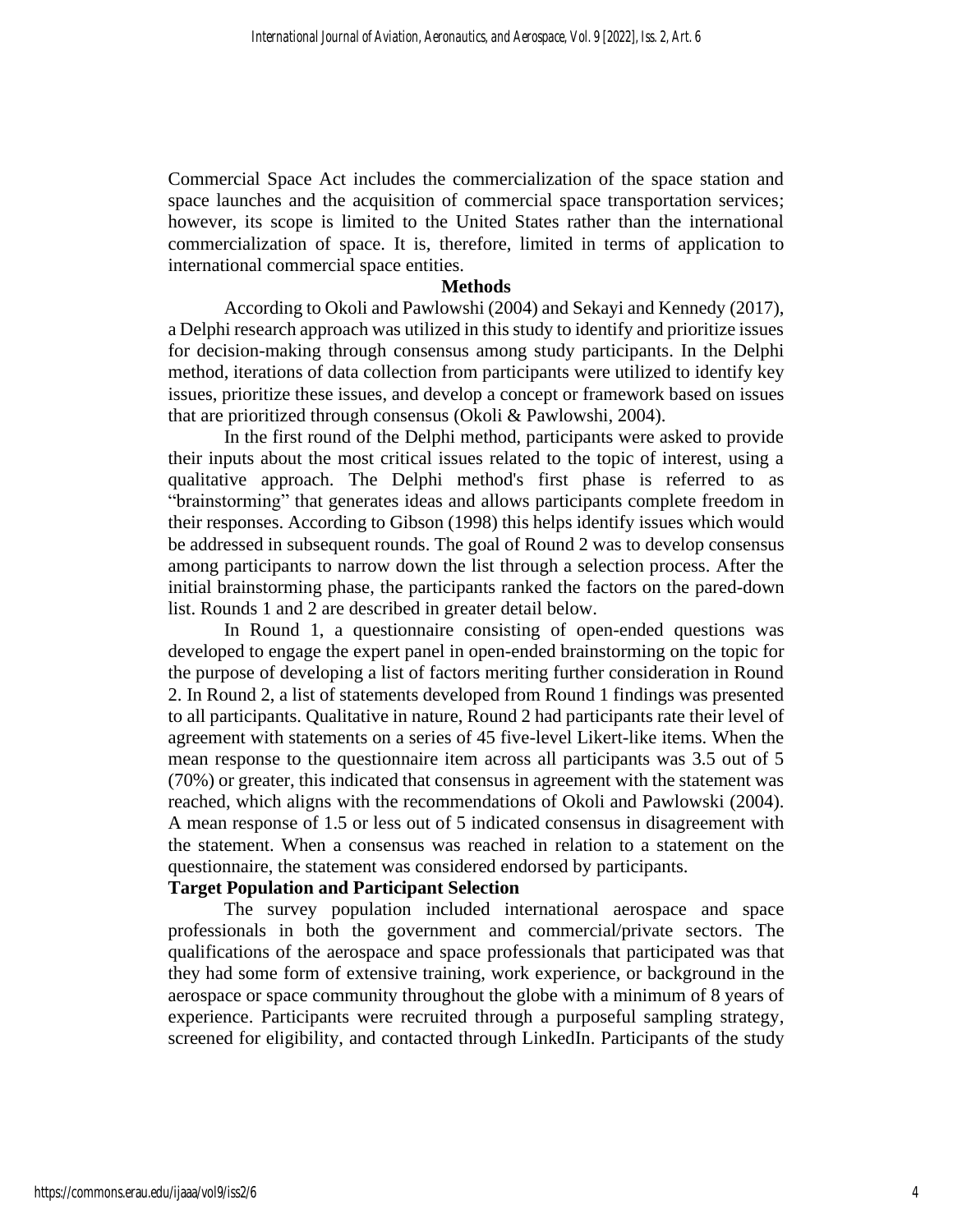had a minimum of at least 8 years of expertise in areas such as aerospace engineering, aerospace defense, the airline industry, commercial and military piloting, space medicine, space journalism, and space operations. Participants were contacted via LinkedIn and provided with Oklahoma State University (OSU) Institutional Review Board (IRB) documentation explaining the study and requesting their consent to participate.

# **Description of the Research Questionnaire**

The research questionnaire was developed by first asking participants to provide three priorities for developing guidelines for space travel in an open text box. All survey questions were tailored explicitly to revolve around the safety of human space travelers within the commercialized space industry. To ensure the reliability of the survey questions, multiple aerospace and space industry professionals reviewed the survey questions and provided feedback. The survey questions were refined for clarity based on any ambiguities revealed. The participants that reviewed the questions did not participate in the study and were not a part of the study sample. In Round 1, participants were asked to write their responses regarding the following:

- The development of guidelines for space travel and/or colonization;
- Implications for the development of an agency or clearinghouse for the standardization of certifications, requirements, and ethical standards for space travel and/or colonization; and
- Practical solutions for the development of an agency or clearinghouse for the standardization of certifications, requirements, and ethical standards for space travel and/or colonization.

In Round 2, a consensus of 70% from participants was reached in 28 of the 45 statements (62%). Data from Round 2 were divided into two participant categories: academics/regulators/policymakers and end-user/operators such as pilots, engineers, and missile operators. In Round 2, the participants were asked to rank each question in terms of importance using a quantitative Likert scale from the participants' perspective. This data allowed researchers to reach consensus by asking participants to determine which of the identified items, from participants' perspective, was essential regarding the feasibility of establishing and prioritizing a guideline for developing an agency or clearinghouse for the standardization of certifications, requirements, and ethical standards for commercialized human space travel and colonization between global governments and private entities.

#### **Results**

# **Round 1 Results**

The questionnaire provided to participants in Round 1 consisted of 21 openended items. Responses under each item were analyzed thematically to cluster similar responses into thematic categories. Table 1 indicates the themes identified under each item and the number of participants who agreed to the question.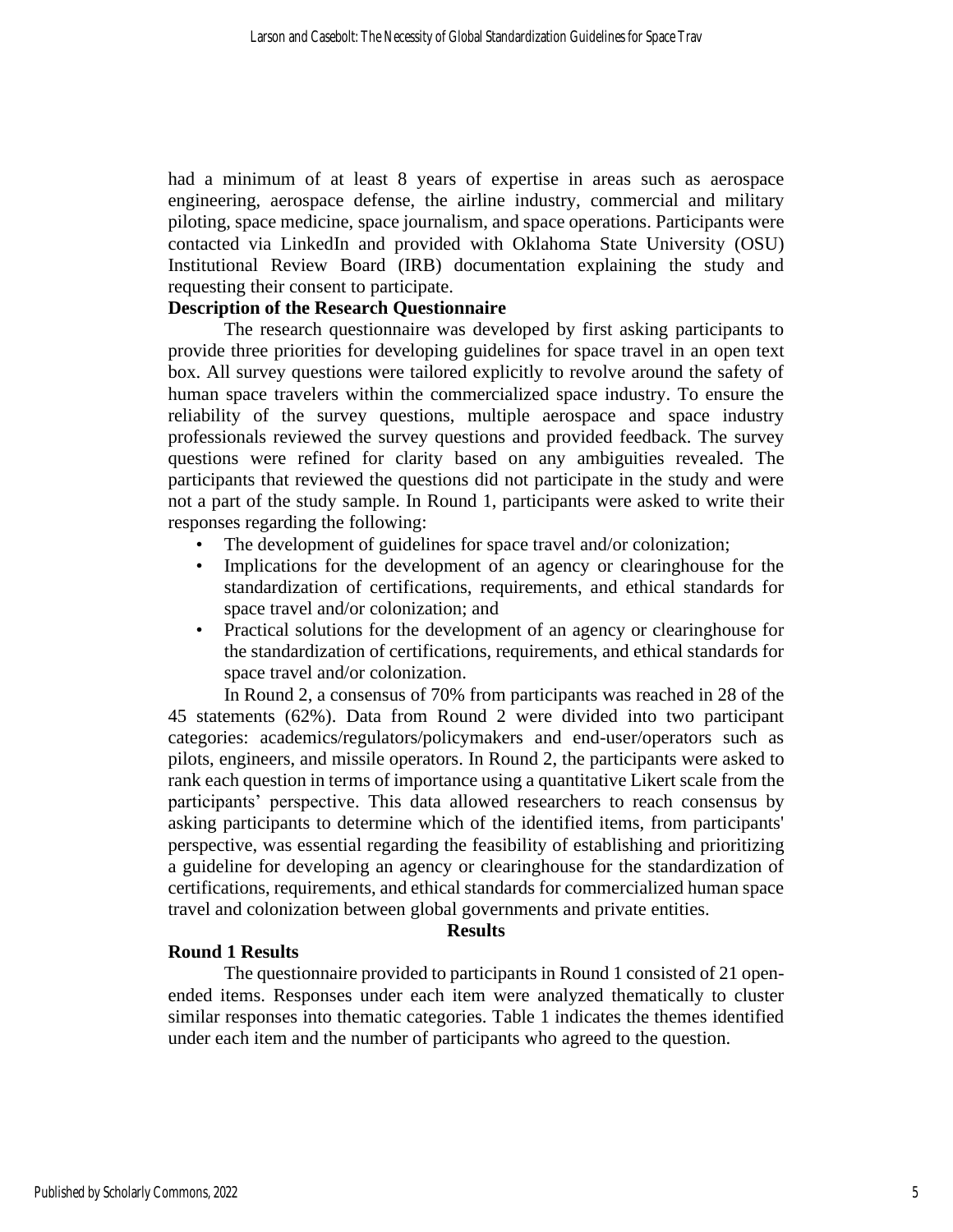| able |  |
|------|--|
|      |  |

*Results from Round 1* 

| Question                                                                                                                                                                                   | Participants in<br>Agreement                                  | <b>Themes</b>                                                                                                                                            |
|--------------------------------------------------------------------------------------------------------------------------------------------------------------------------------------------|---------------------------------------------------------------|----------------------------------------------------------------------------------------------------------------------------------------------------------|
| From your perspective,<br>what are the priorities for<br>the development of                                                                                                                | 28 of 28 respondents<br>$(100\%)$                             | Safety should be a<br>priority                                                                                                                           |
| guidelines for space<br>travel and/or colonization<br>as expressed by public<br>(government) and private<br>entities?                                                                      | 10 of 28 respondents<br>(34%)                                 | Safety should be<br>balanced against<br>innovation, profit, and<br>development<br>Prioritize environmental<br>impacts                                    |
| What is the feasibility of<br>the development of an<br>agency or clearinghouse<br>for the standardization of<br>certifications,<br>requirements, and ethical<br>standards for space travel | 20 of 28 respondents<br>(71%)<br>9 of 28 respondents<br>(32%) | Developing a global<br>agency for<br>standardization of<br>requirements is feasible<br>Developing such an<br>agency is not feasible,                     |
| and colonization between<br>governments and private<br>entities?                                                                                                                           |                                                               | and regional agencies are<br>more feasible                                                                                                               |
| What are practical<br>solutions to the<br>development of an<br>agency or clearinghouse<br>for the standardization of<br>certifications,                                                    | 9 of 27 respondents<br>(33%)<br>9 of 27 respondents           | A united agency to<br>regulate space travel is<br>unfeasible and<br>undesirable and regarded<br>it as not worth pursuing                                 |
| requirements, and ethical<br>standards for space travel<br>and colonization between<br>governments and private<br>entities?                                                                | (33%)<br>9 of 27 respondents<br>(33%)                         | Collaboration could be<br>increased through<br>transparent research,<br>international summits,<br>and the establishment of<br>a board of representatives |
|                                                                                                                                                                                            |                                                               | Existing international<br>law already provides a<br>template for the needed<br>consensus                                                                 |
| Does having multiple                                                                                                                                                                       | 14 of 28 respondents                                          | Multiple, independently                                                                                                                                  |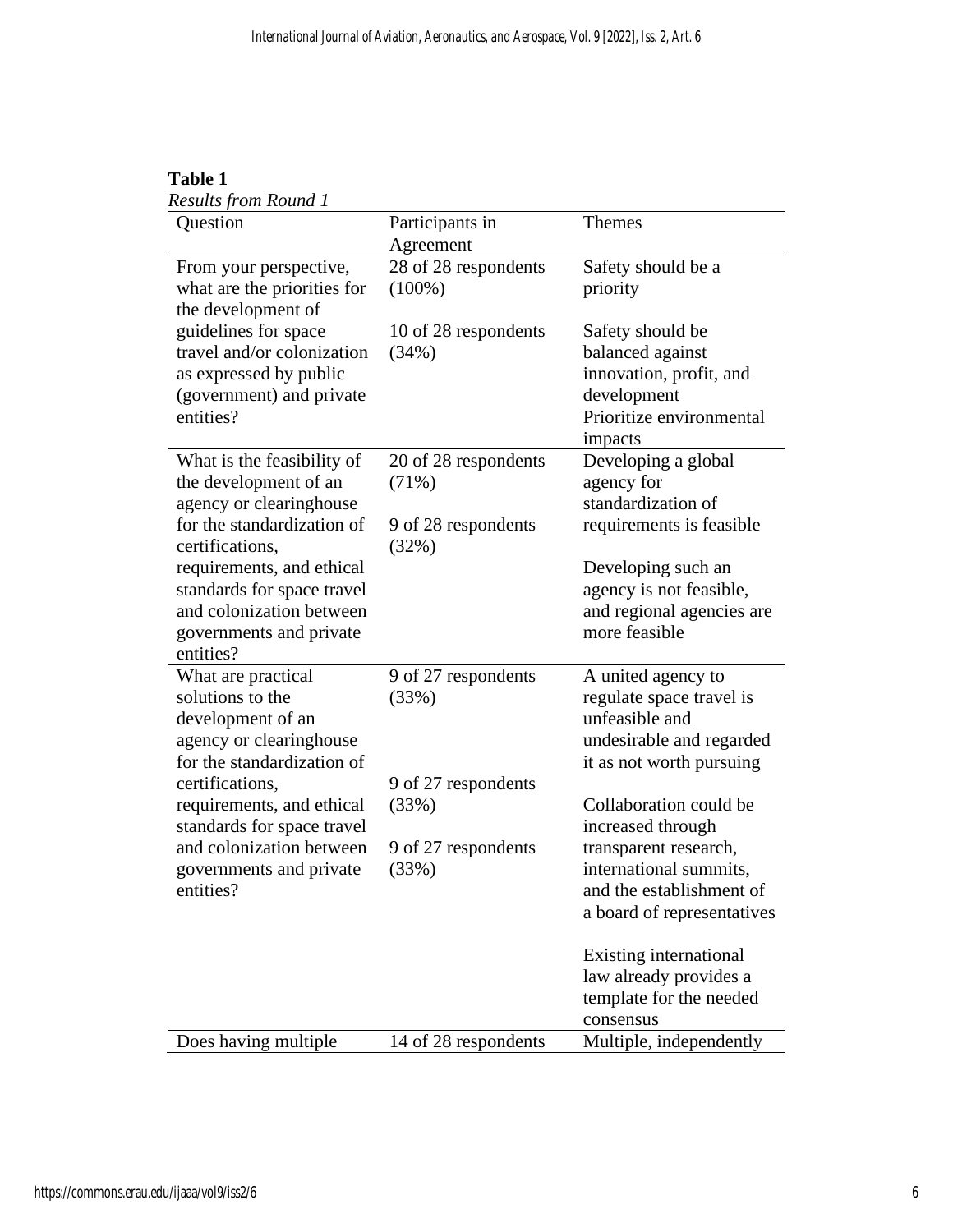| Question                                                                                                                                                         | Participants in                  | Themes                                                                                                                                                                                                             |
|------------------------------------------------------------------------------------------------------------------------------------------------------------------|----------------------------------|--------------------------------------------------------------------------------------------------------------------------------------------------------------------------------------------------------------------|
|                                                                                                                                                                  | Agreement                        |                                                                                                                                                                                                                    |
| independently<br>functioning worldwide                                                                                                                           | $(50\%)$                         | functioning worldwide,<br>national, and private                                                                                                                                                                    |
| national space agencies<br>and private commercial                                                                                                                | 14 of 28 respondents<br>$(50\%)$ | space entities would pose<br>a problem                                                                                                                                                                             |
| space entities, with<br>various undefined<br>governing laws, policies,<br>and procedures, pose a<br>problem for future space<br>exploration and<br>colonization? |                                  | Standardization under a<br>single agency or<br>clearinghouse was<br>undesirable because it<br>would impose a level of<br>uniformity in practice<br>that would stifle<br>meritocratic competition<br>and innovation |
| Is there a need to<br>investigate the<br>requirement for a single                                                                                                | 13 of 28 respondents<br>(46%)    | There is no need to<br>investigate the<br>requirement because                                                                                                                                                      |
| entity for global space<br>safety?                                                                                                                               | 10 of 28 respondents<br>(36%)    | bodies already exist to<br>regulate space activities                                                                                                                                                               |
|                                                                                                                                                                  |                                  | There was no need to<br>investigate the<br>requirement because all<br>parties would trust no<br>single entity                                                                                                      |
|                                                                                                                                                                  | 9 of 28 respondents<br>(32%)     | It is too early to<br>investigate requirements<br>because the United<br>Nations, a model for any<br>such effort, had not<br>sufficiently standardized<br>its own approach                                          |
| What are the needs in<br>developing one<br>global/universal<br>commercial space<br>transportation guideline<br>and governing policy                              | 13 of 28 respondents<br>(46%)    | There is no need to<br>develop one<br>global/universal<br>commercial space<br>transportation guideline<br>and governing policy                                                                                     |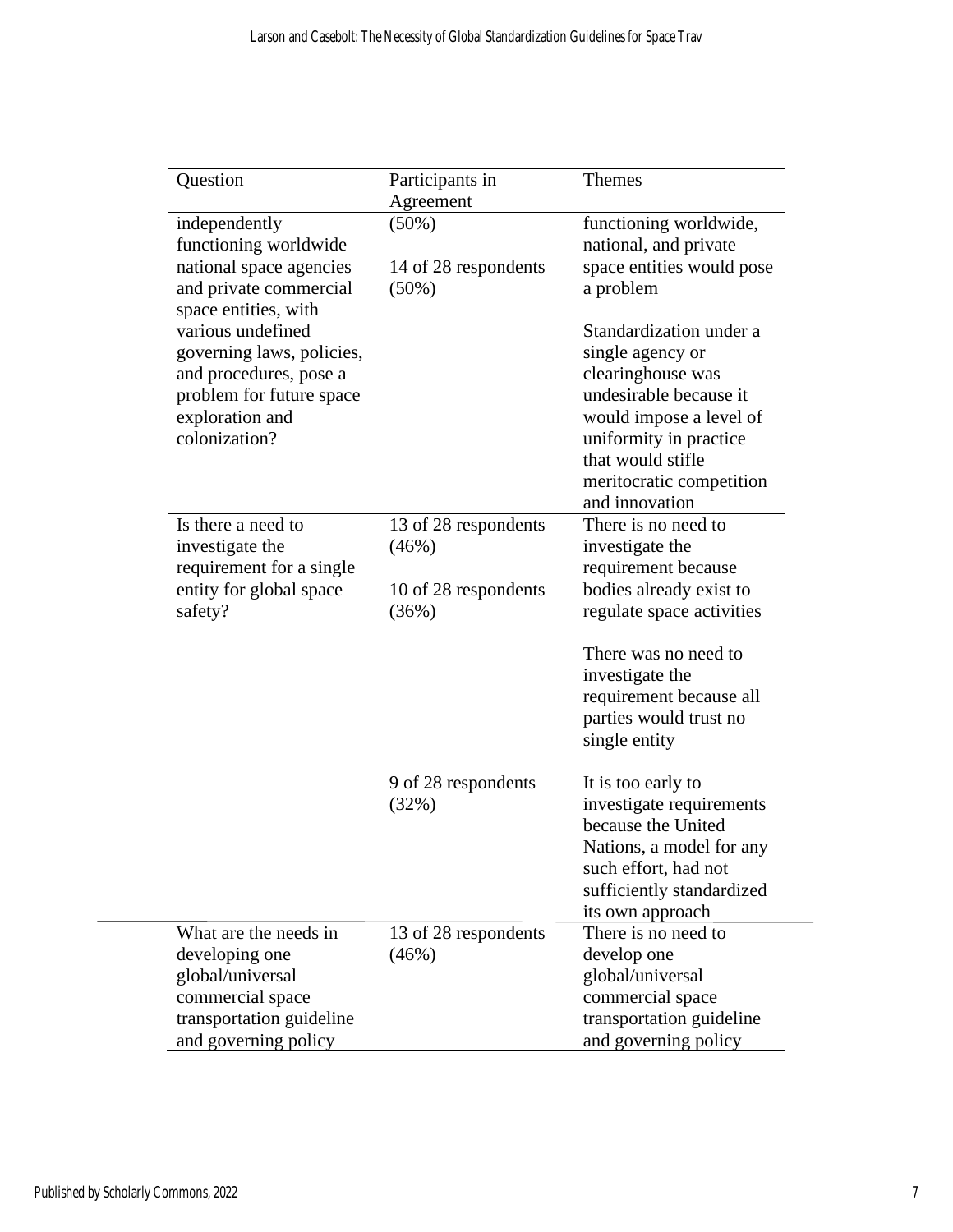| Question                                                                                                                                                                                          | Participants in<br>Agreement                                   | <b>Themes</b>                                                                                                                                                                        |
|---------------------------------------------------------------------------------------------------------------------------------------------------------------------------------------------------|----------------------------------------------------------------|--------------------------------------------------------------------------------------------------------------------------------------------------------------------------------------|
| with well-defined,<br>established emergency<br>procedures and protocols<br>on Earth, during<br>spaceflight, and in space<br>to preserve and protect<br>life and property?                         |                                                                | because current<br>guidelines are sufficient                                                                                                                                         |
| Is there a need to<br>investigate the<br>requirement for<br>infrastructure to develop<br>a universal Emergency<br><b>Space Response</b><br><b>Management System</b><br>(ESRMS)?                   | 20 of 28 respondents<br>(71%)<br>6 of 28 respondents<br>(21%)  | Yes, the need exists<br>establishing the<br>infrastructure necessary<br>to protect life and<br>property in space would<br>be highly costly and<br>require an international<br>effort |
|                                                                                                                                                                                                   |                                                                | No investigation was<br>needed because a<br>universal ESRMS was<br>neither feasible nor<br>necessary                                                                                 |
| Is there a need to explore<br>the feasibility of<br>establishing and<br>prioritizing a guideline<br>for developing an agency<br>or clearinghouse for the<br>standardization of<br>certifications, | 17 of 27 respondents<br>(63%)<br>10 of 27 respondents<br>(37%) | Yes, the priority of<br>protecting life is an<br>urgent reason to move<br>toward establishing<br>international standards<br>related to all aspects of<br>safety                      |
| requirements, and ethical<br>standards for<br>commercialized space<br>travel and colonization<br>between global<br>governments and private<br>entities?                                           |                                                                | The need for a single<br>agency or clearinghouse<br>was far from established<br>and too remote in the<br>future to merit serious<br>consideration in the<br>present                  |
| How do commercialized<br>vessels manage inflight<br>and off-Earth mechanical                                                                                                                      | 25 of 28 respondents<br>(89%)                                  | <b>Suggestions from</b><br>participants (with each<br>recommendation made                                                                                                            |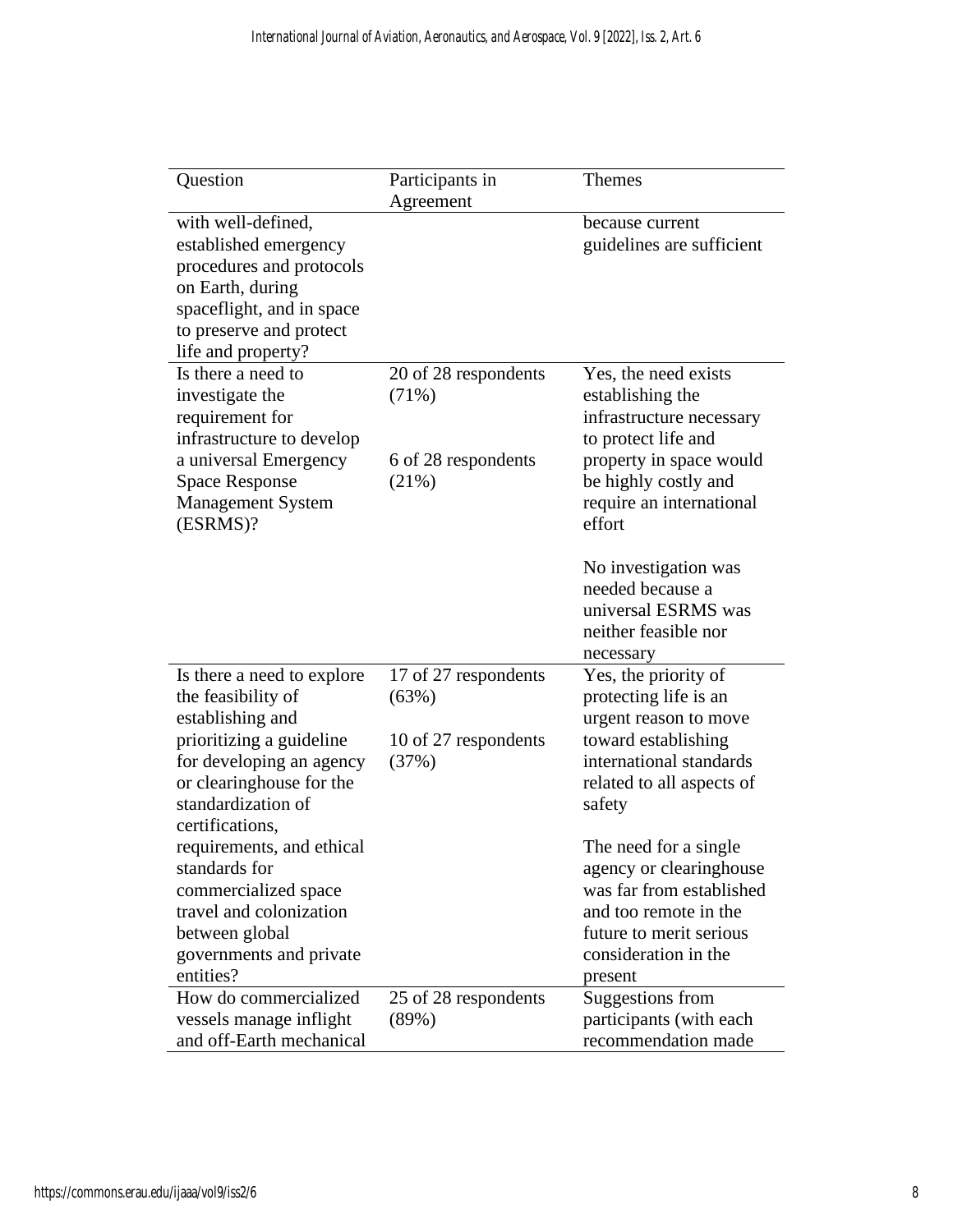| Question                   | Participants in      | <b>Themes</b>               |
|----------------------------|----------------------|-----------------------------|
|                            | Agreement            |                             |
| failures?                  |                      | by a different participant, |
|                            |                      | and each made by only       |
|                            |                      | one participant) included   |
|                            |                      | having repair capabilities  |
|                            |                      | onboard, having hubs or     |
|                            |                      | space stations where        |
|                            |                      | repairs could be            |
|                            |                      | performed, and making       |
|                            |                      | commercial entities         |
|                            |                      | responsible for their own   |
|                            |                      | collection and repairs      |
| How do commercialized      | 8 of 21 respondents  | The response was            |
| vessels manage inflight    | (38%)                | verbatim from the           |
| and off-Earth collisions   |                      | previous question           |
| with micrometeoroid and    | 13 of 21 respondents |                             |
| orbital debris (MMOD),     | (62%)                | Diverging responses         |
| leading to a major loss of |                      | included training crews     |
| cabin pressurization?      |                      | to respond to collisions,   |
|                            |                      | having patch kits           |
|                            |                      | onboard, deploying          |
|                            |                      | shields, and segmenting     |
|                            |                      | ships to contain            |
|                            |                      | depressurization            |
| How do commercialized      | 9 of 22 respondents  | The response was            |
| vessels manage inflight    | $(41\%)$             | verbatim from the           |
| and off-Earth collision    | 13 of 22 respondents | previous question           |
| with a visiting vehicle?   | (59%)                | The focus should be on      |
|                            |                      | preventing inflight and     |
|                            |                      | off-Earth collisions with   |
|                            |                      | visiting vehicles rather    |
|                            |                      | than managing such          |
|                            |                      | collisions after they       |
|                            |                      | occurred.                   |
| How do commercialized      | 9 of 22 respondents  | The response was            |
| vessels manage inflight    | $(41\%)$             | verbatim from the           |
| and off-Earth toxic spills | 13 of 22 respondents | previous question           |
| that endanger the people   | $(59\%)$             |                             |
| onboard or off-Earth?      |                      | No consensus -              |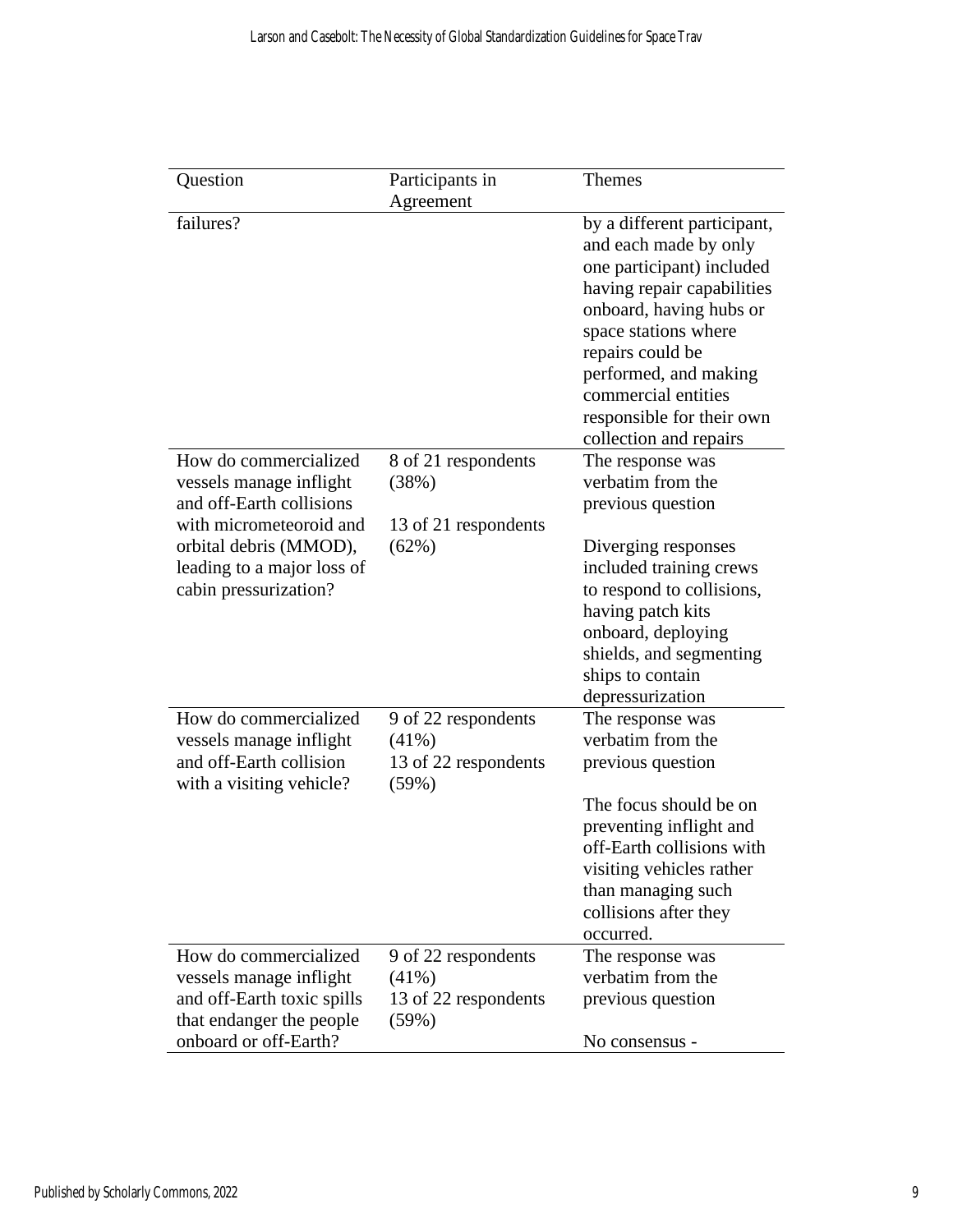| Question                  | Participants in      | <b>Themes</b>               |
|---------------------------|----------------------|-----------------------------|
|                           | Agreement            |                             |
|                           |                      | Participants'               |
|                           |                      | recommendations             |
|                           |                      | included containment of     |
|                           |                      | the spill by isolating the  |
|                           |                      | area, donning of            |
|                           |                      | HAZMAT suits or other       |
|                           |                      | PPE, vacuuming up the       |
|                           |                      | spilled material and        |
|                           |                      | triple-bagging it to        |
|                           |                      | prevent off-gassing, and    |
|                           |                      | having redundant            |
|                           |                      | emergency systems in the    |
|                           |                      | craft                       |
| What safety equipment     | 6 of 25 respondents  | Spacesuits, pressurized     |
| should be required on all | (24%)                | oxygen, and oxygen          |
| spacecraft for            | 5 of 25 respondents  | masks should be required    |
| inflight/spaceflight      | (20%)                |                             |
| operations, and what      | 3 of 25 respondents  | Fire suppression            |
| governing guidelines      | (12%)                | equipment should be         |
| doctrine and agency       | 2 of 25 respondents  | required                    |
| should have the oversight | $(8\%)$              |                             |
| to ensure that there is a |                      | All crafts should have a    |
| universal minimum         |                      | transponder or locator      |
| standard level of safety  |                      | beacon                      |
| equipment onboard?        |                      |                             |
|                           |                      | Escape capsules should      |
|                           |                      | be required                 |
| Should there be a         | 18 of 25 respondents | Yes, there should be a      |
| universal minimum         | (72%)                | universal minimum           |
| standard for screening,   |                      | standard that addresses     |
| selection, training, and  | 7 of 25 respondents  | medical, psychiatric, and   |
| certification for all     | (28%)                | training requirements       |
| commercialized humans     |                      |                             |
| before space travel?      |                      | No, standards should be     |
|                           |                      | set by individual national  |
|                           |                      | agencies according to       |
|                           |                      | craft capabilities and risk |
|                           |                      | tolerance                   |
| Should there be different | 18 of 25 respondents | Yes, there should be        |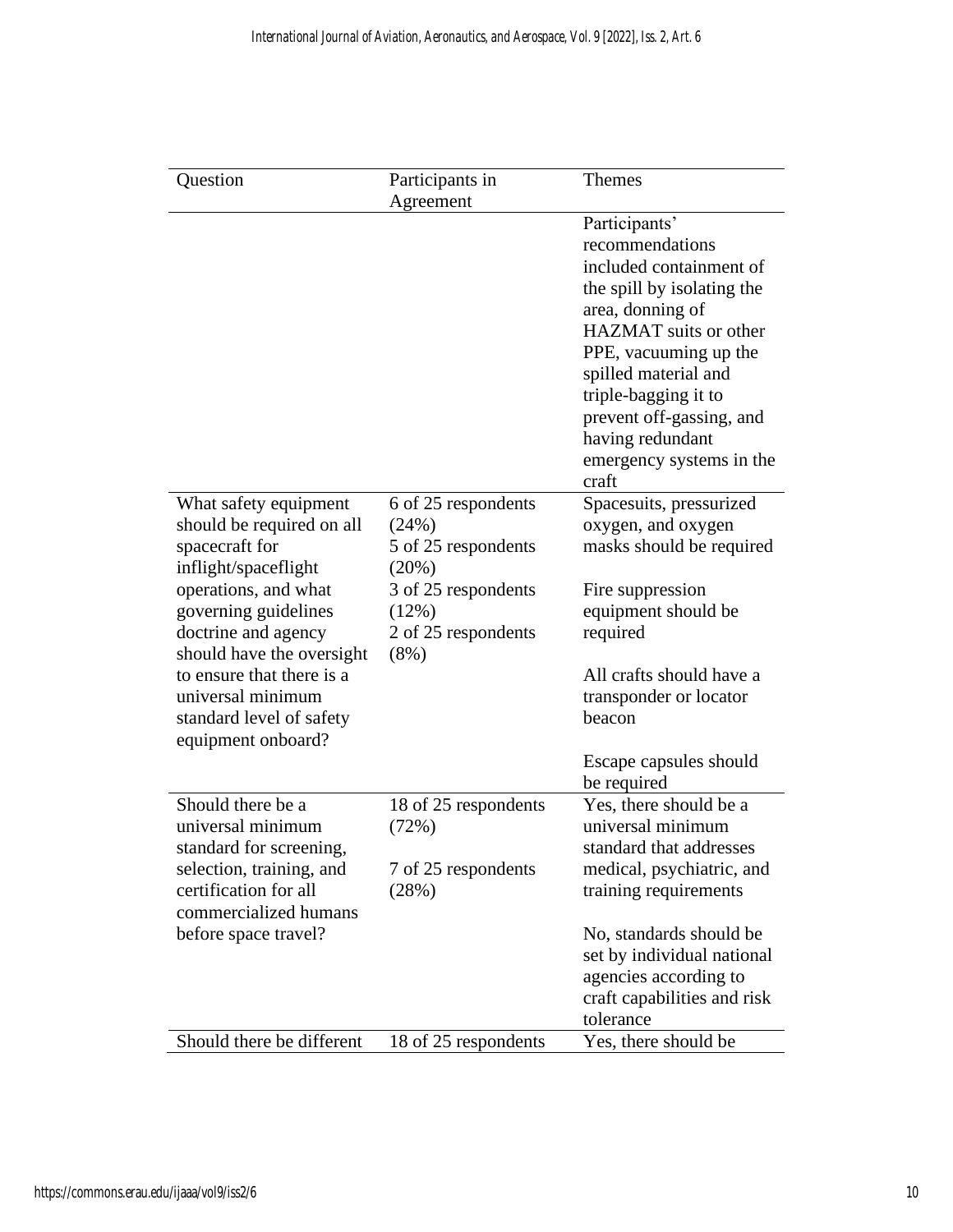| Question                     | Participants in      | <b>Themes</b>               |
|------------------------------|----------------------|-----------------------------|
|                              | Agreement            |                             |
| screening, selection,        | (72%)                | different criteria          |
| training, and certification  |                      | depending on the            |
| criteria based on the        | 7 of 25 respondents  | person's function in        |
| person's function in         | (28%)                | space.                      |
| space, i.e., tourist, flight |                      |                             |
| crew, employee, colonist,    |                      | No, differentiated criteria |
| etc.?                        |                      | should not exist            |
| Should space entry for all   | 20 of 26 respondents | Yes, because passengers'    |
| commercialized travelers     | (77%)                | specific category of        |
| be specifically              |                      | space entry would           |
| categorized, i.e., tourist,  |                      | determine the nature of     |
| an employee with defined     | 6 of 26 respondents  | the responsibilities for    |
| role and responsibility,     | (23%)                | which they would need       |
| flight crew, colonist        |                      | to be prepared              |
| (Lunar or Deep Space,        |                      |                             |
| i.e., Mars "longevity        |                      | No, because                 |
| $trip$ "), etc.?             |                      | consideration of traveler   |
|                              |                      | classification was          |
|                              |                      | premature at present        |
| Should all spacecraft        | 12 of 22 respondents | Yes, a medical officer      |
| greater than X number of     | (55%)                | should be mandated in all   |
| passengers onboard be        |                      | or most cases; no specific  |
| required to carry an         | 8 of 22 respondents  | number was agreed upon      |
| onboard medical officer?     | (36%)                |                             |
| If so, what should that X    |                      | Whether a medical           |
| number be?                   |                      | officer should be           |
|                              | 2 of 22 respondents  | required cannot be          |
|                              | $(9\%)$              | determined without          |
|                              |                      | further information and     |
|                              |                      | should instead be           |
|                              |                      | assessed on a case-by-      |
|                              |                      | case basis                  |
|                              |                      |                             |
|                              |                      | No medical officer          |
|                              |                      | should be required          |
| Is there a need to           | 16 of 24 respondents | Yes, space travel can be    |
| investigate better long-     | (67%)                | highly stressful, both      |
| endurance (greater than      | 8 of 24 respondents  | physically and              |
| one day in space)            | (33%)                | psychologically, and that   |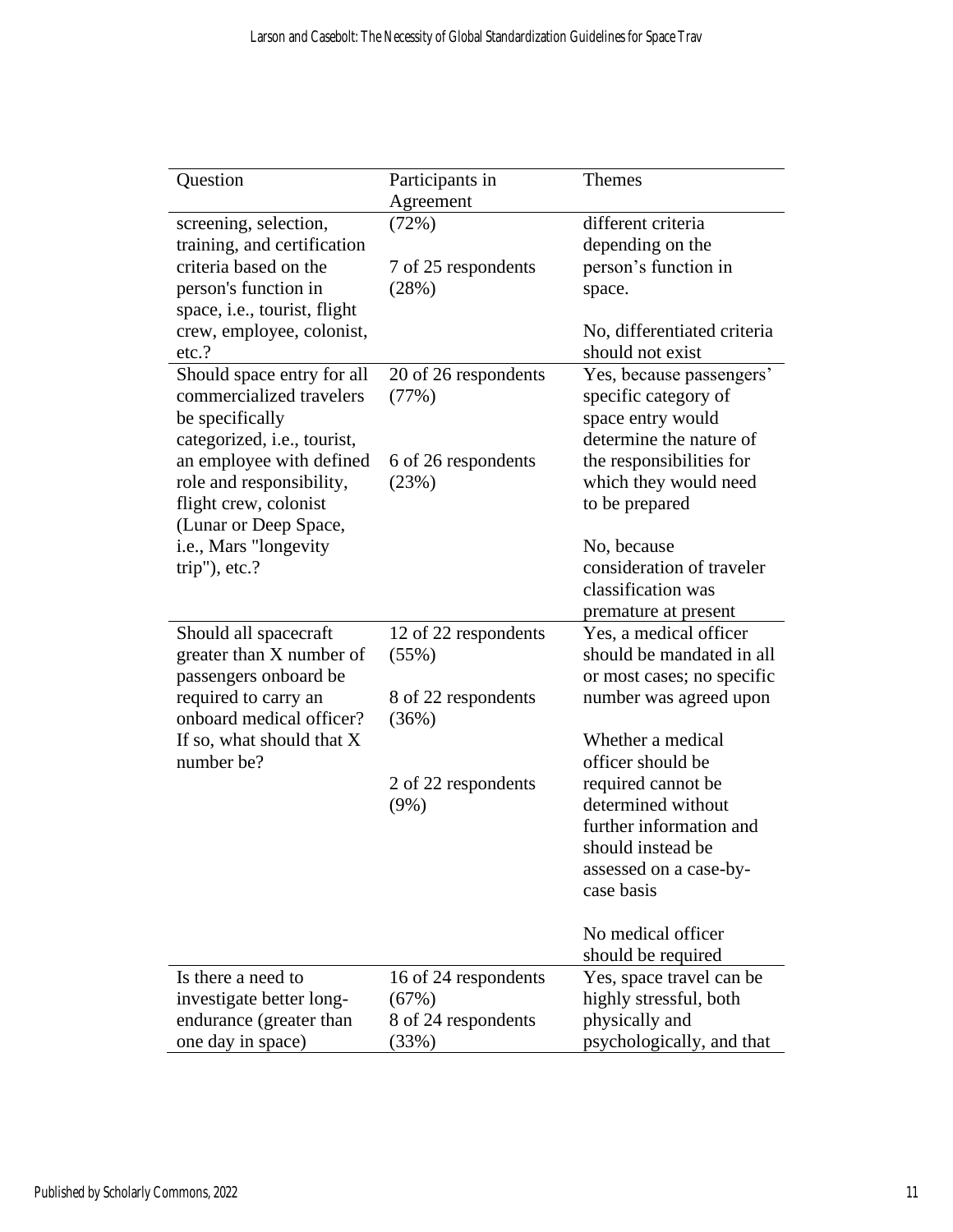| Question                                                                                                                                  | Participants in                                                    | <b>Themes</b>                                                                                                                                                                                                                                                                  |
|-------------------------------------------------------------------------------------------------------------------------------------------|--------------------------------------------------------------------|--------------------------------------------------------------------------------------------------------------------------------------------------------------------------------------------------------------------------------------------------------------------------------|
|                                                                                                                                           | Agreement                                                          |                                                                                                                                                                                                                                                                                |
| passenger and crew<br>requirements, crew rest<br>and seating<br>accommodations, and<br>amenities onboard<br>commercialized<br>spacecraft? |                                                                    | the mental and physical<br>demands on passengers<br>are to some extent<br>proportional to flight<br>duration<br>No, further information<br>about other factors, such<br>as the nature of flights<br>and the effects of zero<br>gravity on the general<br>population, is needed |
| What are the top three<br>things that may lead to an<br>onboard accident in<br>spacecraft resulting in<br>death and/or property<br>loss?  | 28 of 28 respondents<br>$(100\%)$<br>15 of 28 respondents<br>(54%) | No convergence on a<br>common theme; factors<br>identified included<br>human error,<br>depressurization, and<br>structural failure                                                                                                                                             |
|                                                                                                                                           |                                                                    | Human error will be one<br>of the top three causes of<br>accidents                                                                                                                                                                                                             |
| What are the top three                                                                                                                    | 10 of 28 respondents                                               | Mechanical failure will                                                                                                                                                                                                                                                        |
| things that will lead to an                                                                                                               | (35%)                                                              | be one of the top three                                                                                                                                                                                                                                                        |
| off-Earth, i.e., on another                                                                                                               |                                                                    | causes of accidents                                                                                                                                                                                                                                                            |
| planetary body accident                                                                                                                   | 3 of 28 respondents                                                |                                                                                                                                                                                                                                                                                |
| (not including a                                                                                                                          | $(11\%)$                                                           | Other causes of error                                                                                                                                                                                                                                                          |
| spacecraft accident)                                                                                                                      |                                                                    | were mentioned, such as                                                                                                                                                                                                                                                        |
| resulting in death and or<br>loss of property?                                                                                            |                                                                    | terrorism, crash landing,<br>and medical emergencies                                                                                                                                                                                                                           |
|                                                                                                                                           |                                                                    |                                                                                                                                                                                                                                                                                |

# **Round 2 Results**

In Round 2, the goal was to develop consensus among experts to narrow down the list through a selection process. In Round 2, a list of statements developed from the Round 1 findings was presented to all participants. Based on the findings from Round 1, 45 five-level Likert-like items were developed for Round 2. Perspective questions were offered as Likert-like items in an ordinal measurement pattern that offered respondents the options: Strongly Agree, Agree, Disagree, or Strongly Disagree. For this study, the authors used a 0-5 forced response. A total of 28 participants completed the questionnaire who identified as either an end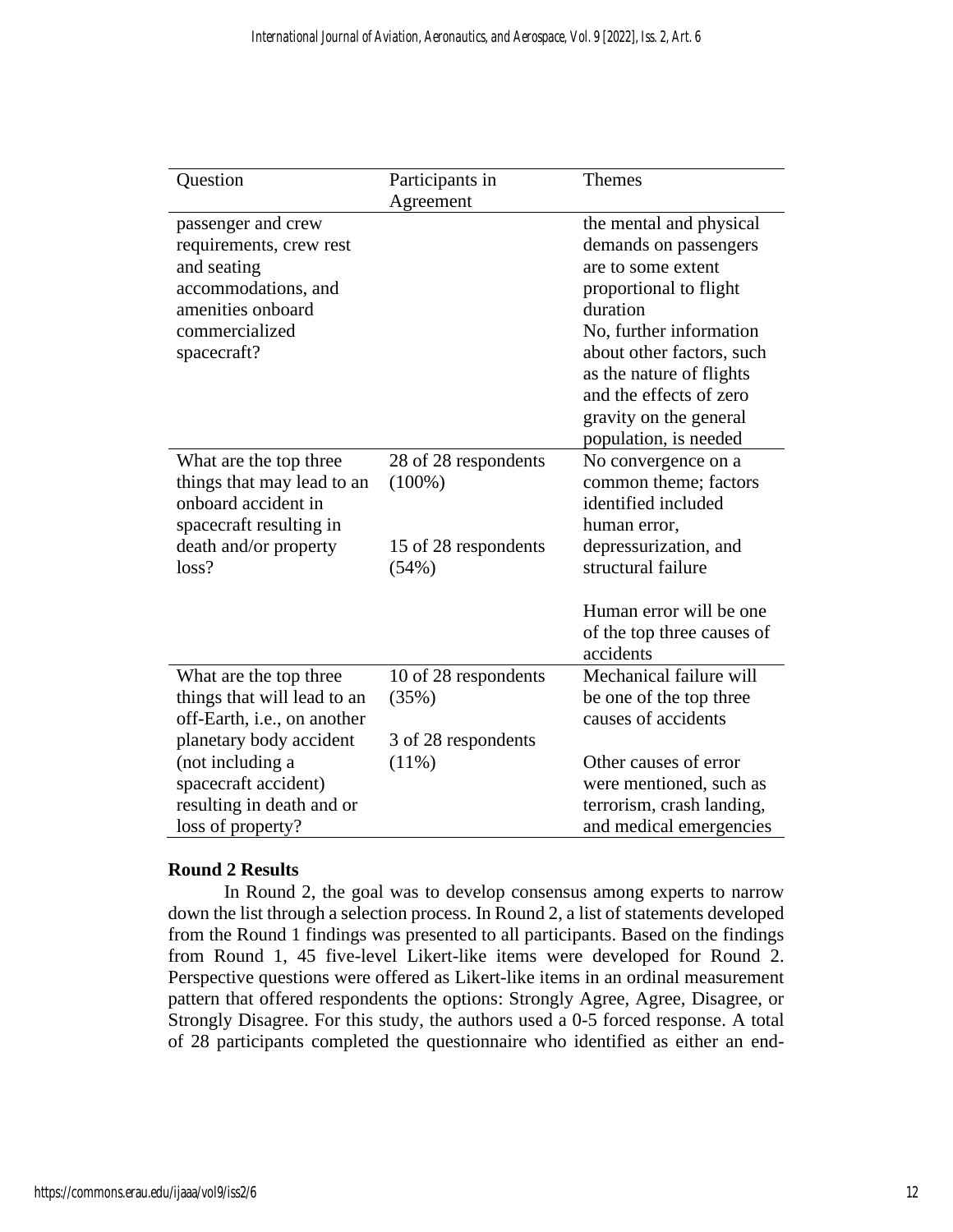user/operator or someone in the academic/regulator/policymaker fields. For each of the 45 questionnaire items, a mean was calculated across all 28 participants ("*N* value" for total sample size). A mean of 3.5 or higher was the standard for consensus in agreement with the item. A mean of 1.5 or lower was the standard for consensus in disagreement with the item. No items yielded a consensus of disagreement. Round 2 was expanded after an initial brainstorming of Round 1 results to include several additional items. Table 2 indicates the means for each of the 45 Likert-like items.

| ۱Ŋ۱<br>٦ι<br>я |  |
|----------------|--|
|----------------|--|

|--|

| Item $#$        | Item text                                                                                                                                                                                                                                                                                                                                                                      | $(N=28)$<br>Mean | Consensus<br>reached? |
|-----------------|--------------------------------------------------------------------------------------------------------------------------------------------------------------------------------------------------------------------------------------------------------------------------------------------------------------------------------------------------------------------------------|------------------|-----------------------|
| $\overline{Q1}$ | The development of universal global guidelines for space<br>travel and colonization is desirable at the present time.                                                                                                                                                                                                                                                          | 4.0              | Yes                   |
| Q <sub>2</sub>  | Substantial development of universal global guidelines for<br>space travel and colonization is feasible at the present time.                                                                                                                                                                                                                                                   | 3.3              | N <sub>0</sub>        |
| Q <sub>3</sub>  | The development of an agency or clearinghouse for the<br>standardization of certifications and technical requirements<br>for space travel and colonization is desirable at the present<br>time.                                                                                                                                                                                | 4.1              | Yes                   |
| Q4              | The development of an agency or clearinghouse for the<br>standardization of ethical standards for space travel and<br>colonization is desirable at the present time.                                                                                                                                                                                                           | 3.9              | Yes                   |
| Q <sub>5</sub>  | The development of an agency or clearinghouse for the<br>global standardization of certifications and technical<br>requirements for space travel and colonization is feasible at<br>the present time.                                                                                                                                                                          | 3.4              | N <sub>o</sub>        |
| Q <sub>6</sub>  | I do not believe that the development of an agency or<br>clearinghouse for the global standardization of certifications<br>and technical requirements for space travel and colonization<br>is feasible at present. However, I believe that developing a<br>regional agency of allied nations for standardizations of<br>certifications and technical requirements is feasible. | 3.9              | Yes                   |
| Q7              | Substantial development or defining of a global agency or<br>clearinghouse for the standardization of ethical standards<br>for space travel and colonization is feasible at the present<br>time.                                                                                                                                                                               | 3.3              | N <sub>0</sub>        |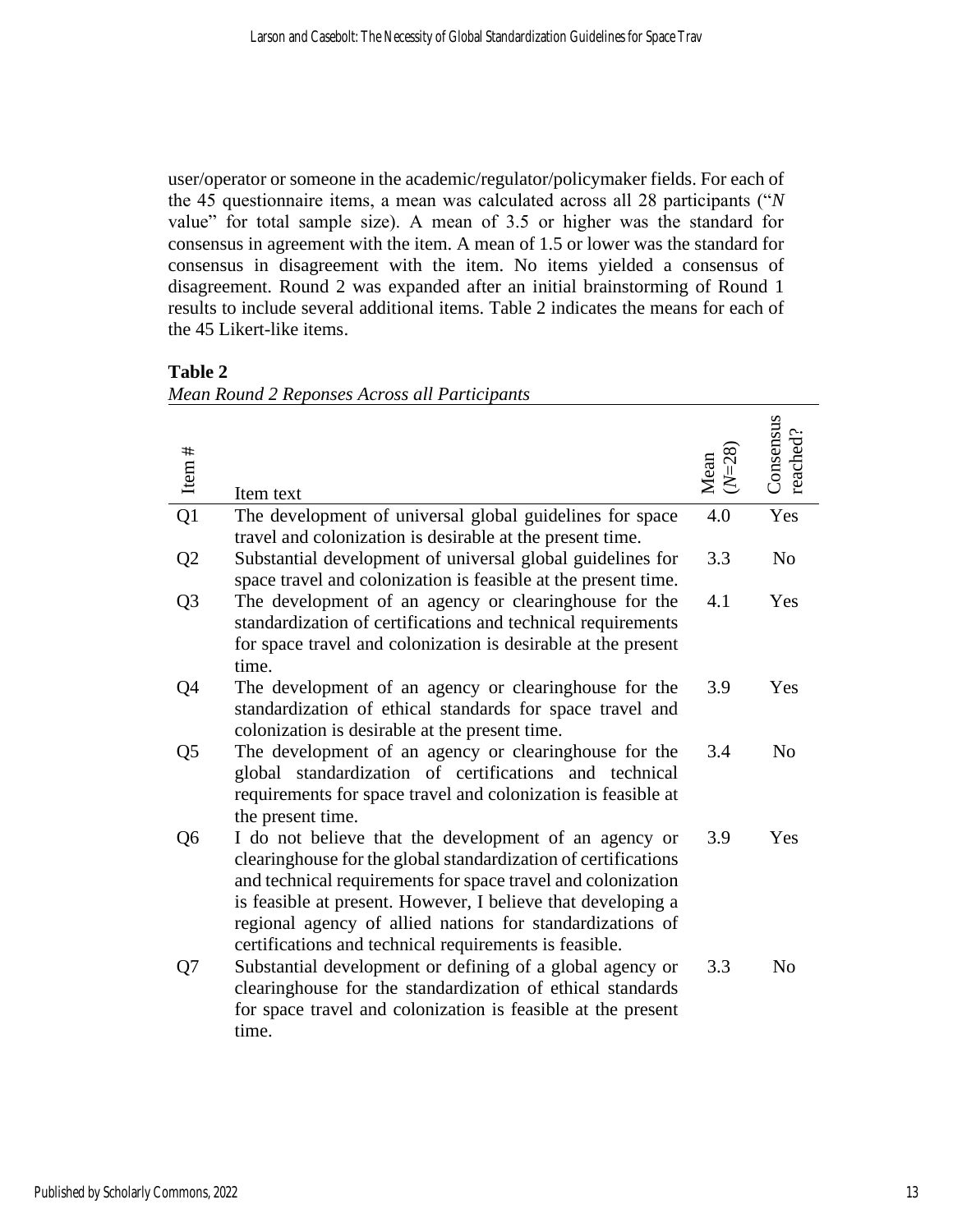| Item $#$ | Item text                                                                                                                                                                                                                                                                                                                                                                                                                                                                                                          | $(N=28)$<br>Mean | Consensus<br>reached? |
|----------|--------------------------------------------------------------------------------------------------------------------------------------------------------------------------------------------------------------------------------------------------------------------------------------------------------------------------------------------------------------------------------------------------------------------------------------------------------------------------------------------------------------------|------------------|-----------------------|
| Q8       | I do not believe that the development of an agency or<br>clearinghouse for the global standardization of ethical<br>standards for space travel and colonization is feasible at the<br>present time. However, I believe that the development of a<br>regional agency of allied nations for standardizations of<br>ethical standards is feasible.                                                                                                                                                                    | 3.0              | N <sub>o</sub>        |
| Q9       | Regardless of feasibility or desirability, the safety of<br>persons and preservation of life should be the highest<br>priority in developing universal guidelines for space travel<br>or colonization.                                                                                                                                                                                                                                                                                                             | 4.2              | Yes                   |
| Q10      | Regardless of the desirability of developing a global agency<br>or clearinghouse for the standardization of certifications and<br>technical requirements, organizations such as the United<br>Nations and/or ICAO provide a sufficient template for<br>doing so.                                                                                                                                                                                                                                                   | 3.4              | N <sub>o</sub>        |
| Q11      | Regardless of the desirability of developing universal<br>guidelines for space travel and/or colonization as expressed<br>by public (government) and private entities, existing<br>guidelines from agencies such as the United Nations<br>Committee<br>the Peaceful Uses of Outer Space<br>on<br>(COPUOS), the Commercial Spaceflight Federation (CSF),<br>and the International Association for the Advancement of<br>Space Safety (IAASS), would provide the baseline for<br>further guidelines to be developed. | 4.0              | Yes                   |
| Q12      | Multiple, independently functioning, worldwide national<br>space agencies and private commercial space entities, each<br>with their own governing laws, policies, and procedures,<br>would be more effective in promoting the advancement of<br>space travel and colonization than a single, global agency or<br>clearinghouse.                                                                                                                                                                                    | 2.8              | N <sub>o</sub>        |
| Q13      | Further investigation is needed to determine whether a<br>single entity for global space safety would be optimal for<br>advancement of space travel and<br>promoting the<br>colonization.                                                                                                                                                                                                                                                                                                                          | 3.8              | Yes                   |
| Q14      | If an infrastructure to develop a universal Emergency Space<br>Response Management System (ESRMS) is developed<br>through international collaboration and investment, the                                                                                                                                                                                                                                                                                                                                          | 3.6              | Yes                   |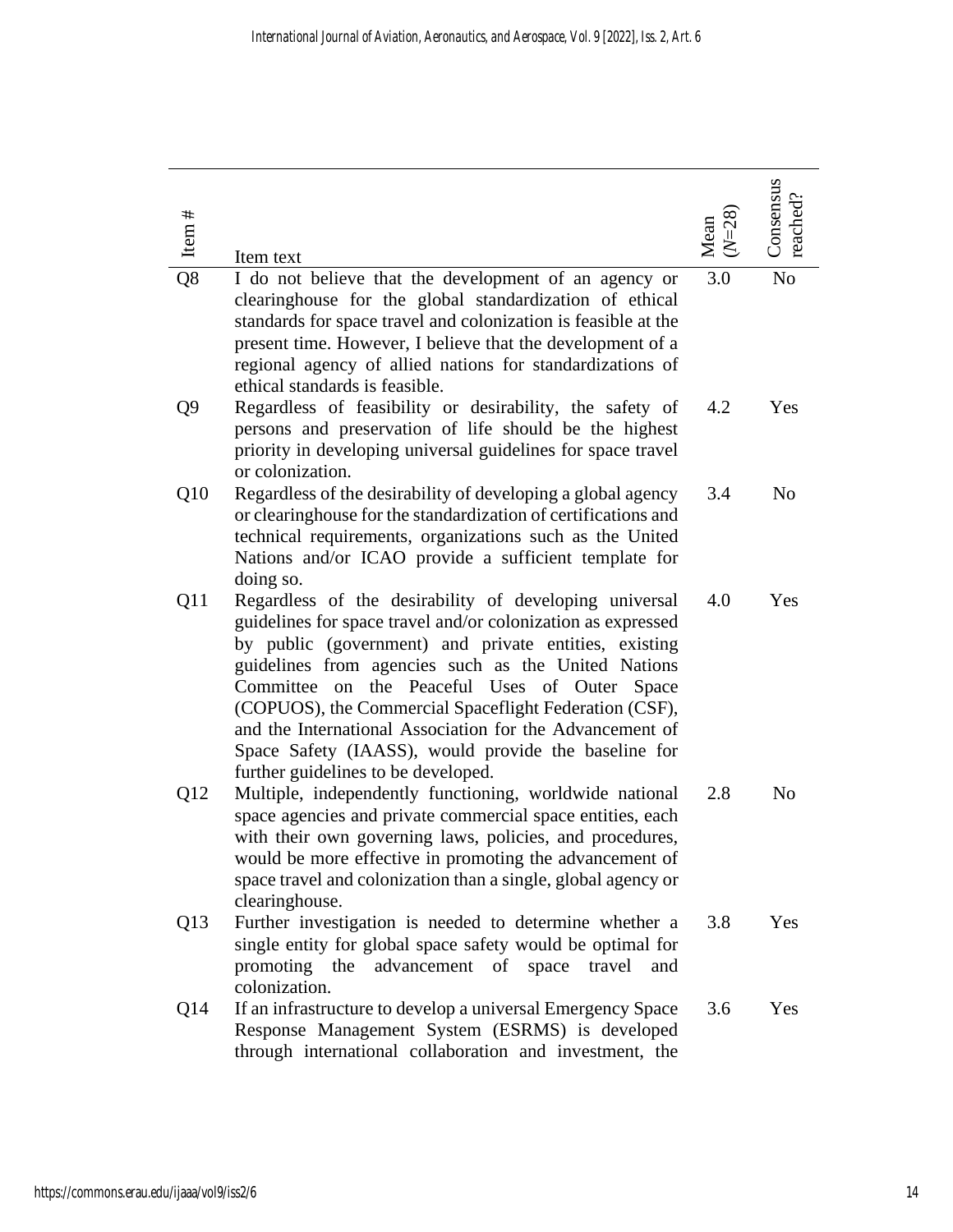| Item $#$        | Item text                                                                                                                                                                                                                                                                                                                                                                                                   | $(N=28)$<br>Mean | Consensus<br>reached? |
|-----------------|-------------------------------------------------------------------------------------------------------------------------------------------------------------------------------------------------------------------------------------------------------------------------------------------------------------------------------------------------------------------------------------------------------------|------------------|-----------------------|
|                 | influence of individual governments over decision-making<br>related to the project (e.g., number of votes) should be<br>proportional to each government's investment in the<br>project.                                                                                                                                                                                                                     |                  |                       |
| Q15             | If a guideline for developing an agency or clearinghouse for<br>the standardization of certifications, requirements, and<br>ethical standards for commercialized space travel and<br>colonization between global governments and private<br>entities is developed, participation should be optional—that<br>is, sovereign states should be able to opt-in or opt-out.                                       | 3.6              | Yes                   |
| Q <sub>16</sub> | There should be a universal minimum medical standard for<br>screening, selection, training, and certification for all<br>commercialized humans before space travel.                                                                                                                                                                                                                                         | 3.6              | Yes                   |
| Q17             | There should be a universal minimum training standard for<br>screening, selection, training, and certification for all<br>humans before commercialized space travel.                                                                                                                                                                                                                                        | 3.6              | Yes                   |
| Q18             | At least while space travel is still in an early stage, there<br>should be different screening, selection, training, and<br>certification criteria based on the person's function in space,<br>i.e., tourist, flight crew, employee, colonist, etc., and one of<br>the primary purposes of such classification should be to<br>assign individual responsibilities and/or assess fitness to<br>fulfill them. | 4.5              | Yes                   |
| Q19             | There should be different screening, selection, training, and<br>certification criteria based on an individual's function in<br>space, i.e., tourist, flight crew, employee, colonist, etc., even<br>if the criteria are to some extent dependent on mission<br>variables such as duration, distance, and the nature of the<br>craft.                                                                       | 4.6              | Yes                   |
| Q20             | Space entry for all commercialized travelers should be<br>specifically categorized (e.g., flight crew, tourist, or<br>colonist), and one of the purposes of such categorization<br>should be to assess the individual's fitness for fulfilling any<br>associated responsibilities.                                                                                                                          | 4.1              | Yes                   |
| Q21             | Space entry for all commercialized travelers should be<br>specifically categorized (e.g., flight crew, tourist, or<br>colonist), and one of the purposes of such classification                                                                                                                                                                                                                             | 3.1              | N <sub>0</sub>        |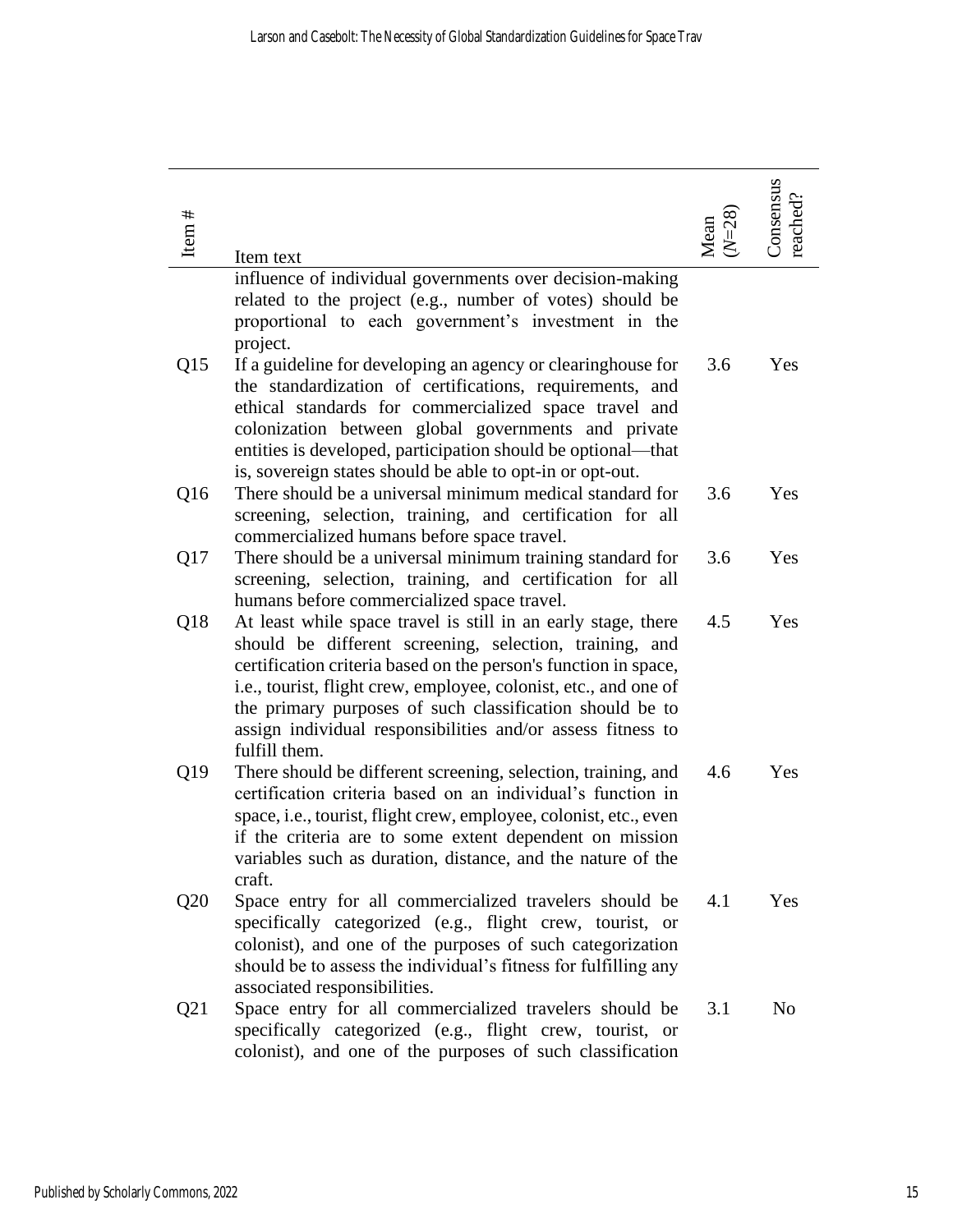| Item $#$ | Item text                                                                                                                                                                                                                   | Mean | Consensus<br>reached? |
|----------|-----------------------------------------------------------------------------------------------------------------------------------------------------------------------------------------------------------------------------|------|-----------------------|
|          | should be to determine the individual's rights and/or their                                                                                                                                                                 |      |                       |
| Q22      | ability to waive their rights.<br>At least while space travel is still in its early stages (i.e.,<br>before it is developed to a level akin to commercial air<br>travel), all spacecraft with 10 or more passengers onboard | 3.2  | N <sub>o</sub>        |
|          | should be required to carry an onboard medical officer.                                                                                                                                                                     |      |                       |
| Q23      | Spacecraft with human passengers should be required to<br>carry an onboard medical officer when a planned space<br>travel duration exceeds a defined time.                                                                  | 3.6  | Yes                   |
| Q24      | All spacecraft with any number of human passengers should<br>only be required to carry a first aid kit as the minimum                                                                                                       | 3.3  | N <sub>o</sub>        |
| Q25      | medical equipment needed for spaceflight certification.<br>All spacecraft with any number of passengers onboard<br>should be at minimum required to have automatic fire                                                     | 4.1  | Yes                   |
|          | suppression system(s).                                                                                                                                                                                                      |      |                       |
| Q26      | Whenever feasible, all spacecraft should be segmented to<br>allow containment of events such as fires, depressurization                                                                                                     | 4.0  | Yes                   |
| Q27      | due to meteorite or debris collisions, or toxic spills.<br>Human error will be among the top three causes of onboard<br>accidents in spacecraft and off-Earth accidents resulting in                                        | 4.0  | Yes                   |
| Q28      | death and/or property loss.<br>Mechanical or systems failures will be among the top three<br>causes of onboard accidents in spacecraft and off-Earth                                                                        | 4.3  | Yes                   |
| Q29      | accidents resulting in death and/or property loss.<br>Depressurization will be among the top three causes of<br>onboard accidents in spacecraft and off-Earth accidents                                                     | 3.8  | Yes                   |
| Q30      | resulting in death and/or property loss.<br>Universal guidelines for passenger and crew requirements<br>associated with long-endurance spaceflight (greater than<br>thirty days in space) should be developed and accepted  | 4.0  | Yes                   |
| Q31      | globally as a standard.<br>Guidelines for passenger and crew requirements for long-<br>endurance spaceflight (greater than thirty days in space)<br>should only be developed and accepted as a standard at the              | 2.9  | N <sub>0</sub>        |
| Q32      | national or regional level.<br>Additional data about the effects of physical<br>and<br>psychological stressors on the general population are                                                                                | 3.7  | Yes                   |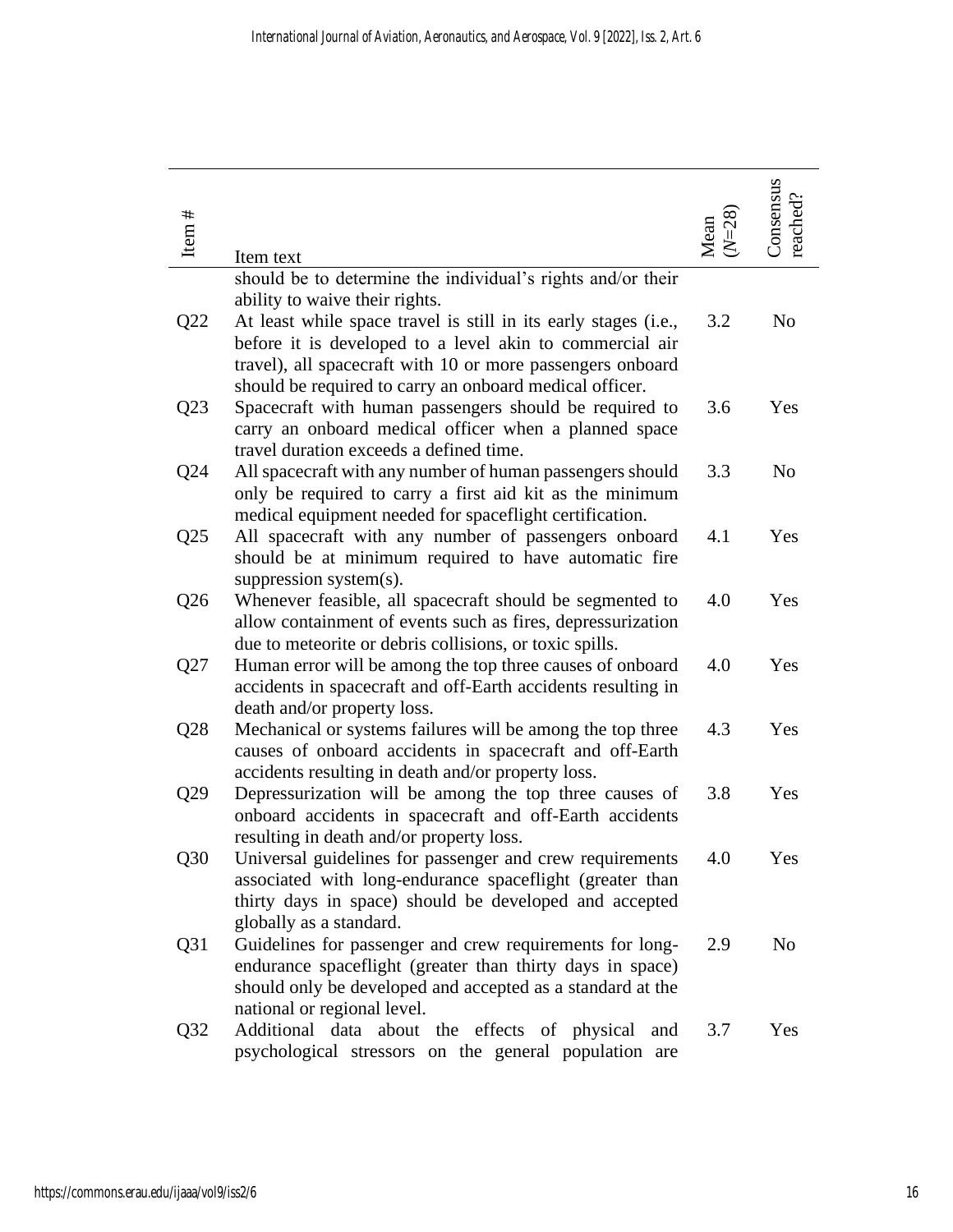| Item $#$        | Item text                                                                                                                                                                                                                                                                                                                                                                | $(N=28)$<br>Mean | Consensus<br>reached? |
|-----------------|--------------------------------------------------------------------------------------------------------------------------------------------------------------------------------------------------------------------------------------------------------------------------------------------------------------------------------------------------------------------------|------------------|-----------------------|
|                 | needed to determine whether and to what extent guidelines<br>for passenger and crew requirements for long-endurance<br>spaceflight should be developed.                                                                                                                                                                                                                  |                  |                       |
| Q33             | One of the most significant disadvantages to developing a<br>single agency or clearinghouse for the standardization of<br>certifications, technical requirements, and ethical standards<br>one-size-fits-all regulation<br>would<br>that<br>hamper<br><i>is</i><br>meritocratic competition to an extent detrimental to the                                              | 3.4              | N <sub>o</sub>        |
| Q34             | overall advancement of space travel and colonization.<br>One of the greatest barriers to the development of a single<br>agency or clearinghouse for the standardization of<br>certifications, technical requirements, and ethical standards<br>is that nations will not be willing to relinquish sovereignty<br>in their pursuit of space travel and colonization goals. | 4.1              | Yes                   |
| Q <sub>35</sub> | With the recent launch of Virgin Galactic and Blue Origin<br>reaching different altitudes during their space flights, the<br>argument of which crews actually or theoretically reached<br>space presents more need to define the globally recognized<br>requirement boundary for a defined entry into space?                                                             | 3.4              | N <sub>0</sub>        |
| Q36             | It is feasible to define the space flight boundaries as<br>quantified series of three zones instead of a singular line<br>with<br>governing<br>rules,<br>regulations,<br>separate<br>and<br>requirements, which could ease the restrictions<br><sub>on</sub><br>suborbital and low Earth orbital flights.                                                                | 3.9              | Yes                   |
| Q <sub>37</sub> | Space regulation and policy governance should continue<br>solely under the United Nations and be perpetually known<br>as the single regulatory entity responsible for Earth's space<br>policy regulations and legislation matters?                                                                                                                                       | 2.5              | No                    |
| Q38             | It is ideal for keeping the global space governing regulation<br>policymaking under the United Nations (UN) and expand<br>global operational authority and responsibility under the<br>International Civil Aviation Organization (ICAO) for all<br>future space operations as it has done for global aviation.<br>However, ICAO should remain unbiased and apolitical.   | 2.6              | N <sub>o</sub>        |
| Q39             | As a result of international space regulations, the<br>International Civil Aviation Organization (IACO) name<br>should be amended to the International Civil Aerospace                                                                                                                                                                                                   | 3.1              | No                    |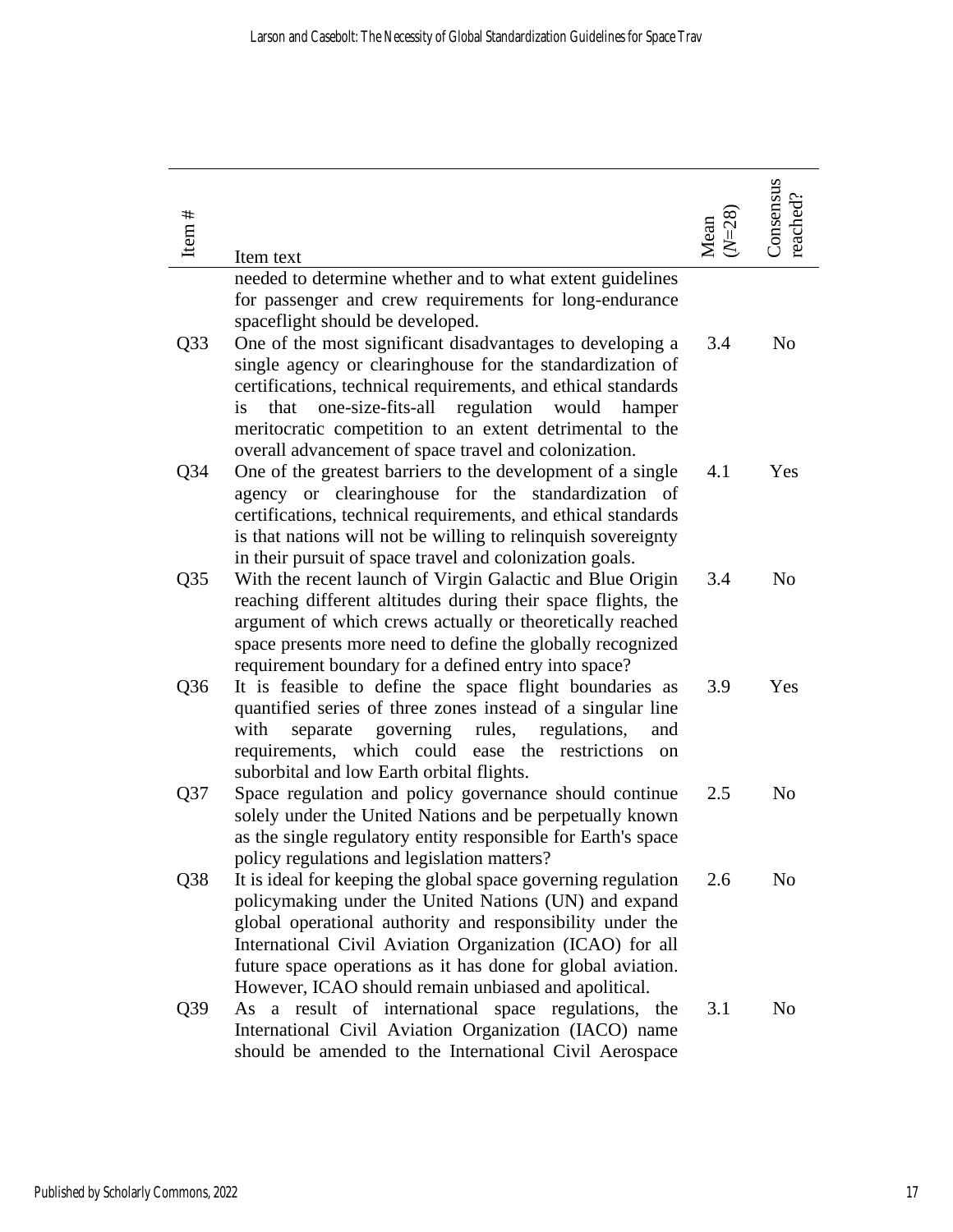| Item $#$ | Item text                                                                                                                                                                                                                                                                                                                                                                                                                                                                                                                                                                                                           | Mean | Consensus<br>reached? |
|----------|---------------------------------------------------------------------------------------------------------------------------------------------------------------------------------------------------------------------------------------------------------------------------------------------------------------------------------------------------------------------------------------------------------------------------------------------------------------------------------------------------------------------------------------------------------------------------------------------------------------------|------|-----------------------|
| Q40      | (ICAO) better to<br>describe<br>Organization<br>possible<br>a<br>overarching industry/community inclusion.<br>There should be a space tourism tax as part of space tourism,<br>which all spacefaring nations within the United Nations pay<br>to fund the ICAO commercial space office to develop,<br>support, and sustain the infrastructure of commercialized<br>human space safety.                                                                                                                                                                                                                              | 3.0  | N <sub>o</sub>        |
| Q41      | The Artemis Accords should serve as the vessel that<br>operationalizes the Outer Space Treaty (OST) of 1967 and<br>allows space policy regulation to evolve and mature in<br>today's modern era. This allows for universal cooperation<br>from all participant nations to agree to work together for the<br>better good of the peaceful use of space.                                                                                                                                                                                                                                                               | 3.7  | Yes                   |
| Q42      | There is a need to create an International Space Academy to<br>develop and train our next generation to ensure the highest<br>level of success before any off-Earth colonization and/or<br>longevity endurance space travel commences in the<br>Cosmos.                                                                                                                                                                                                                                                                                                                                                             | 3.6  | Yes                   |
| Q43      | A single universal entity infrastructure with overarching<br>responsibility for all space emergencies and rescues should<br>be developed to ensure the highest probability of survival to<br>human life and recovery of property is assured.                                                                                                                                                                                                                                                                                                                                                                        | 3.1  | N <sub>o</sub>        |
| Q44      | There is a need for a unified global space safety regulation<br>that the global community uses as the universal standard<br>regarding commercial crews, passengers, and vessels. This<br>list would include but is not limited to the designated<br>maximum allowable space flight times for awake duty<br>cycles for crewmembers and non-crewmembers, sleeping<br>requirements, spacecraft<br>accommodation<br>minimum<br>equipment lists, radiation exposure monitoring standards,<br>onboard medical care requirements, and emergency<br>procedures/protocol for flight crews and ground support<br>crews/staff. | 3.8  | Yes                   |
| Q45      | If life support cannot be maintained and/or space flight<br>cannot continue, there should be an escape craft capable of<br>sustaining all onboard passengers' and their life support                                                                                                                                                                                                                                                                                                                                                                                                                                | 3.6  | Yes                   |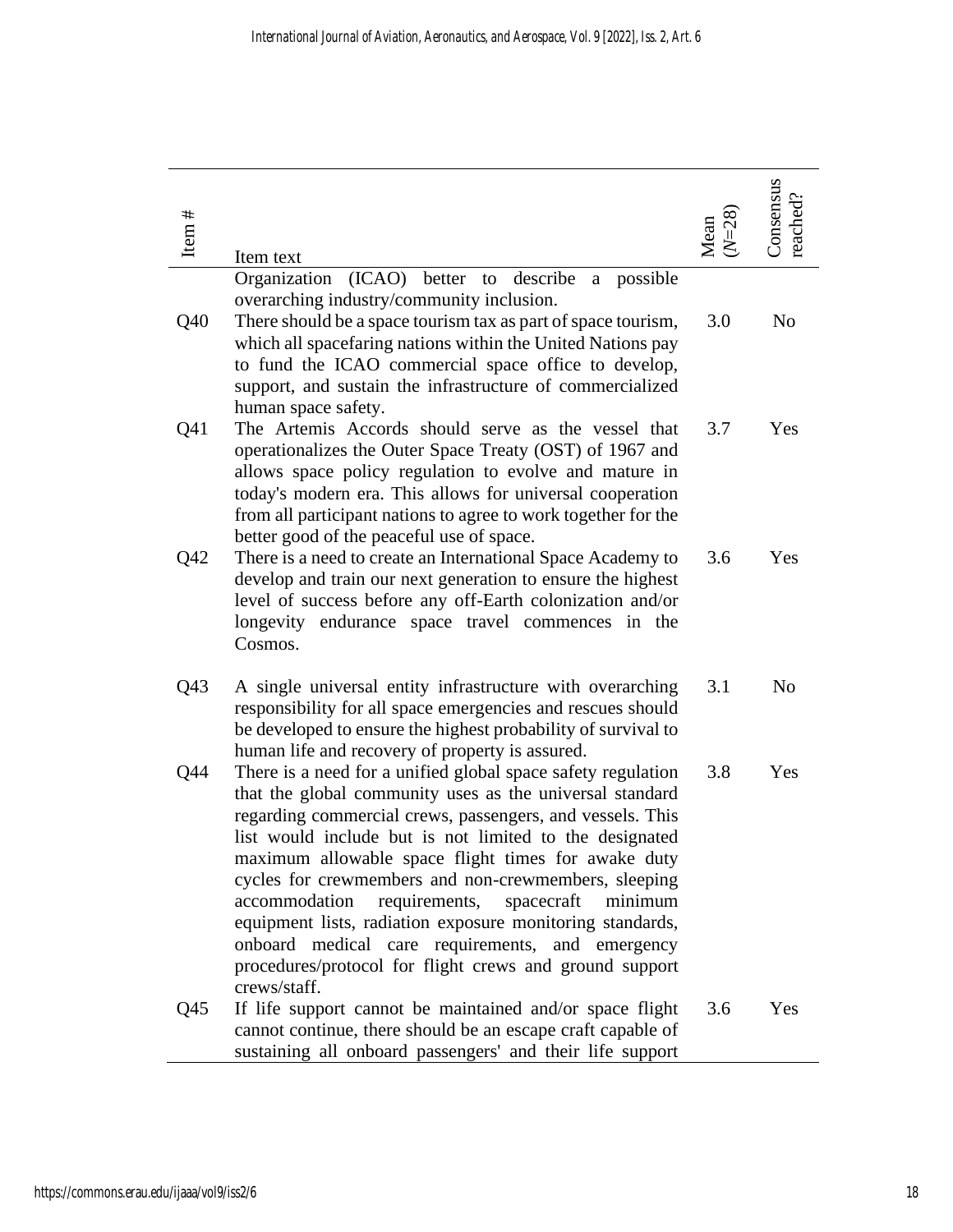| #<br>Item | Item text                                                     | $\approx$<br>lean | Consensus<br>reached? |
|-----------|---------------------------------------------------------------|-------------------|-----------------------|
|           | requirements to the intended point of destination, with       |                   |                       |
|           | maneuvering capabilities.                                     |                   |                       |
|           | <i>n</i> of items on which a consensus was reached $(N=45)$ : |                   |                       |
|           |                                                               |                   |                       |

Based on the responses across all 28 participants, a consensus was reached in over half (62%) of the items. However, a different pattern emerged when separate means were calculated for the responses of end-users/operators and academicians/policymakers/regulators. When viewing the breakdown of responses between the end-users/operators (end-users) and the academic/regulator/policymakers (policymakers), the end-users reached a consensus on 78% of the items, while the policymakers reached a consensus on 51% of the items.

## **Discussion**

Overall, the participants of this survey reached a consensus of the need of a global standardization for the safety of human passengers in space, emphasizing health, safety, precaution measures, training/selection, and the overall well-being of individuals and countries regarding pursuit of space flight. Question 19 demonstrated the highest consensus on the necessity for different screening, selection, training, and certification criteria based on an individual's function in space, illustrating the importance that experts surveyed placed on these issues. While the participants of this study were advocates of global standardization for screening, training, and certification they do not think this should be accomplished under the United Nations. Question 37, which focused on space regulation and policy governance under the United Nations, had the lowest consensus. This discrepancy in results reflects the values participants of this study place on training, but also the necessity for international distinctions and heterogeneous training to impact how training is implemented and regulated. Participants highly valued safety factors that influenced loss of life or property with respect to safety. For example, a high level of consensus was found regarding the likelihood of mechanical systems failures being among the top three causes of accidents.

Additionally, there was a high level of agreement regarding human error and depressurization causing loss of lives and onboard accidents. Question 26 and Question 29 demonstrated a high level of agreement concerning matters of depressurization. Safety was the most common theme throughout the entire study. Safety was the only theme that significant consensus emerged at a rate of 100%. Only two other themes, development and profit, and environmental impacts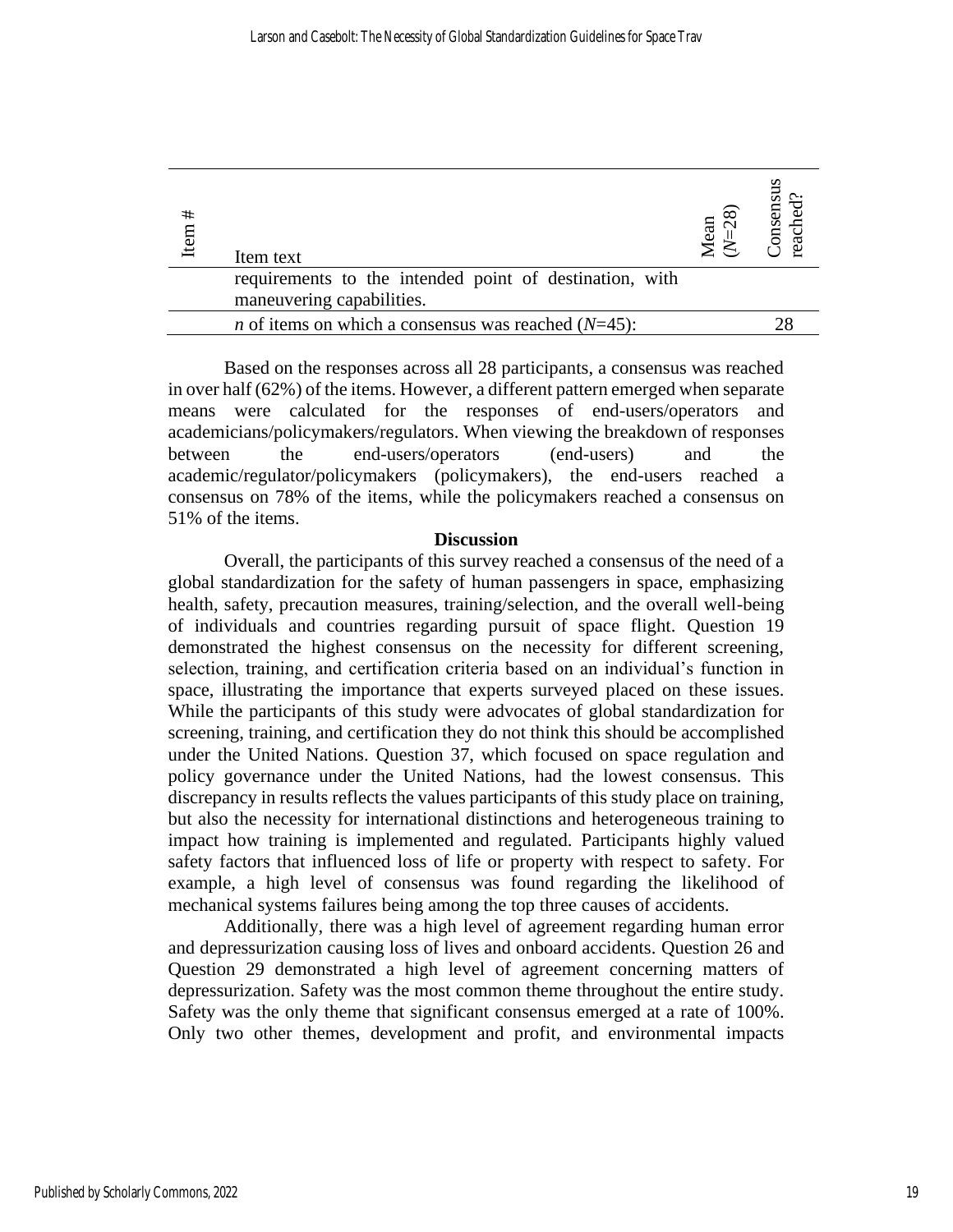received support from more than 33% of participants. While this study's results emphasized safety. It is important to note that it is a common concern across the aerospace sector because safety is also a theme mentioned by ICAO in its strategic objectives (ICAO, 2021). These themes existed along with capacity and efficiency, security and facilitation, economic development, and environmental protection. These themes align with previous research.

Two themes emerged when similar responses to the second question pertaining to the development of an agency or clearinghouse were grouped. Twenty out of 28 participants (71%) strongly agreed or agreed that the development of an agency or clearinghouse was needed. Nine out of 28 participants (32%) strongly disagreed or disagreed, expressing the perception that the development of such an agency was not feasible. It is interesting to note that although there were disagreements in responses considering it not feasible that some nations are implementing what some could interpret as a step in that direction. For example, within the United States, lawmakers have mandated that the DOT—through the FAA, via the commercial space transportation entity, and at the discretion of the passenger willing to travel into space—sign a space flight participant waiver of claims against the U.S. government (Sagath et al., 2018). Therefore, the Artemis Accords, which describe a vision for a safe and transparent environment that facilitates exploration, science, and commercial activities for all of humanity to enjoy, are essential in understanding the potential regulation of human spaceflight in the future. Existing space policies and agencies are reflective of the interest to prevent the misuse of space in terms of militarization and colonization. According to The United Nations Office for Outer Space Affairs (2021) agencies such as COPUOS exist to maintain peace within outer space, and their success relies on national space agencies' membership and coordination.

Steer (2019) points out that the problem with existing agencies and policies for outer space is that the race to space, including space travel and colonization, includes both government and commercial actors In addition, according to Powell (2019), there is also a lack of a central agency that governs both commercial and government actors on an international level. This study illustrates current concerns associated with the feasibility of establishing and prioritizing a guideline for developing an agency or clearinghouse for the standardization of certifications, requirements, and ethical standards for commercialized human space travel and colonization between global governments and private entities. The participants in this study were evenly divided between those who considered independent functioning of multiple national space agencies worldwide as likely to be problematic and those who did not believe that it would be problematic because the alternative of a single agency would be less desirable. For instance, the creation of NASA was geared toward helping the country explore space and compete effectively with the Soviet Union. According to Mieczkowski (2013), the creation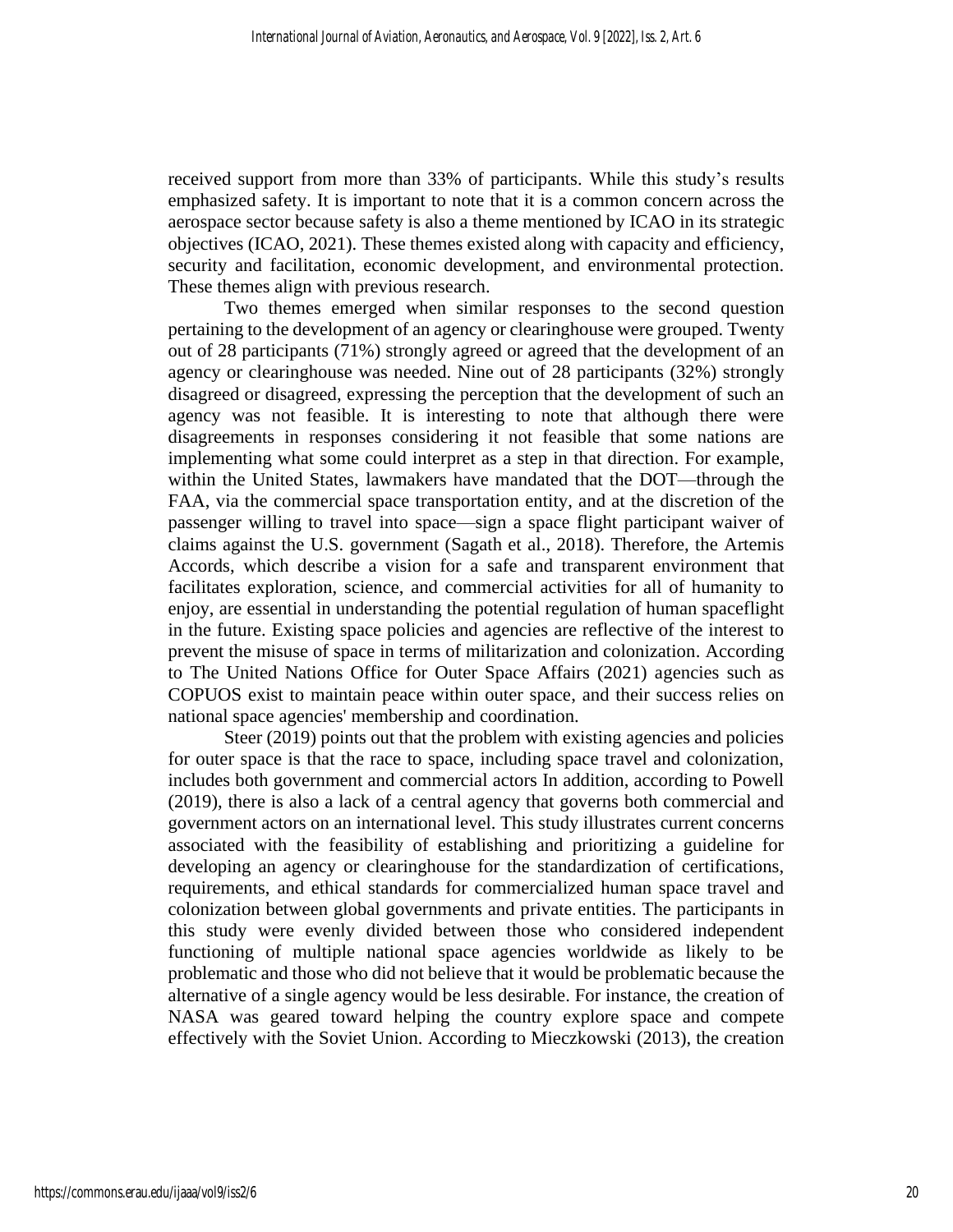of this space agency was the product of successful cooperation and planning between the administration of President Eisenhower and eminent scientists. Jakhu (2006) and Vasilieve (2008) remarked that despite multiple international agencies, treaties, and agreements, there remains a lack of clarity in space governance. As evident thus far, many of the existing policies pertaining to outer space focus on maintaining peace by preventing weaponization and militarization. Other factors, such as protecting individuals from the negative health impacts and the dangers of space, have received less scholarly attention.

## **Recommendations**

The findings of this study illustrate the level of consensus regarding the necessity for standardized certifications and guidelines related to space travel. Based on the results of the research, the researcher recommends the following:

- 1. A standardized global Space Safety Risk-Based Management System should be developed to preserve life, which all nations could choose to adopt.
- 2. Spacecraft design and certification should improve lifesaving standards to include escape craft in case of emergencies.
- 3. As part of the spacecraft design and certification process, whenever feasible, all spacecraft should be segmented to allow containment of events such as fires, depressurization due to meteorite or debris collisions, or toxic spills.
- 4. Environmental impacts should be prioritized, particularly regarding debris mitigation and planetary protection standards.
- 5. There is a need to develop a clearinghouse to standardize certifications, requirements, and ethical standards for space travel and colonization between governments and private entities.
- 6. A clearinghouse should prioritize the protection of life and move toward establishing international standards related to all aspects of safety. These aspects include but are not limited to the following: space law, policy, and procedures, operations, interagency relations, licensing, monitoring, enforcement, interdiction, training, testing/evaluation, and certification. Other issues that should be considered include detection of space accidents, space rescues, insurance and bond requirements, space traffic management, security to avoid hostile utilization of space, standardized testing, and intellectual property protection.

#### **Conclusion**

The importance of this research study lies in the identification of areas that future scholars can use for topics of discussion to investigate international experts' thoughts regarding the need to establish and prioritize guidelines for the development of an agency or clearinghouse for the standardization of certifications, requirements, and ethical standards for commercialized space travel and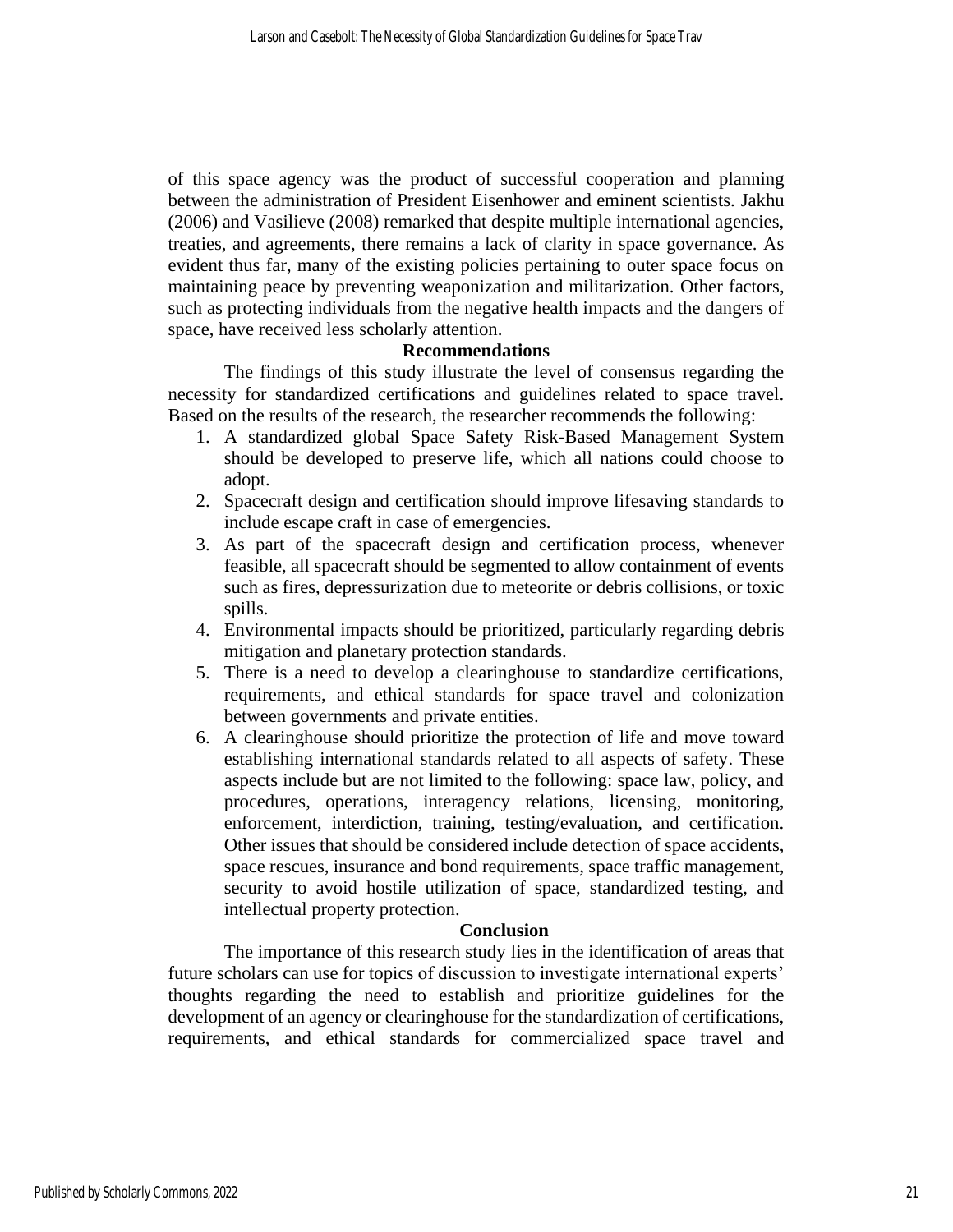colonization between global governments and private entities. Additionally, the findings captured a global consensus on many space safety concerns regarding human passengers, interoperability, integration, and globalism in space theory for future policy doctrine application. This study can potentially serve as a minimum reference baseline for an international study regarding the integration and interoperability for commercialized human space safety programmatic and/or policy standardization at national and/or international levels.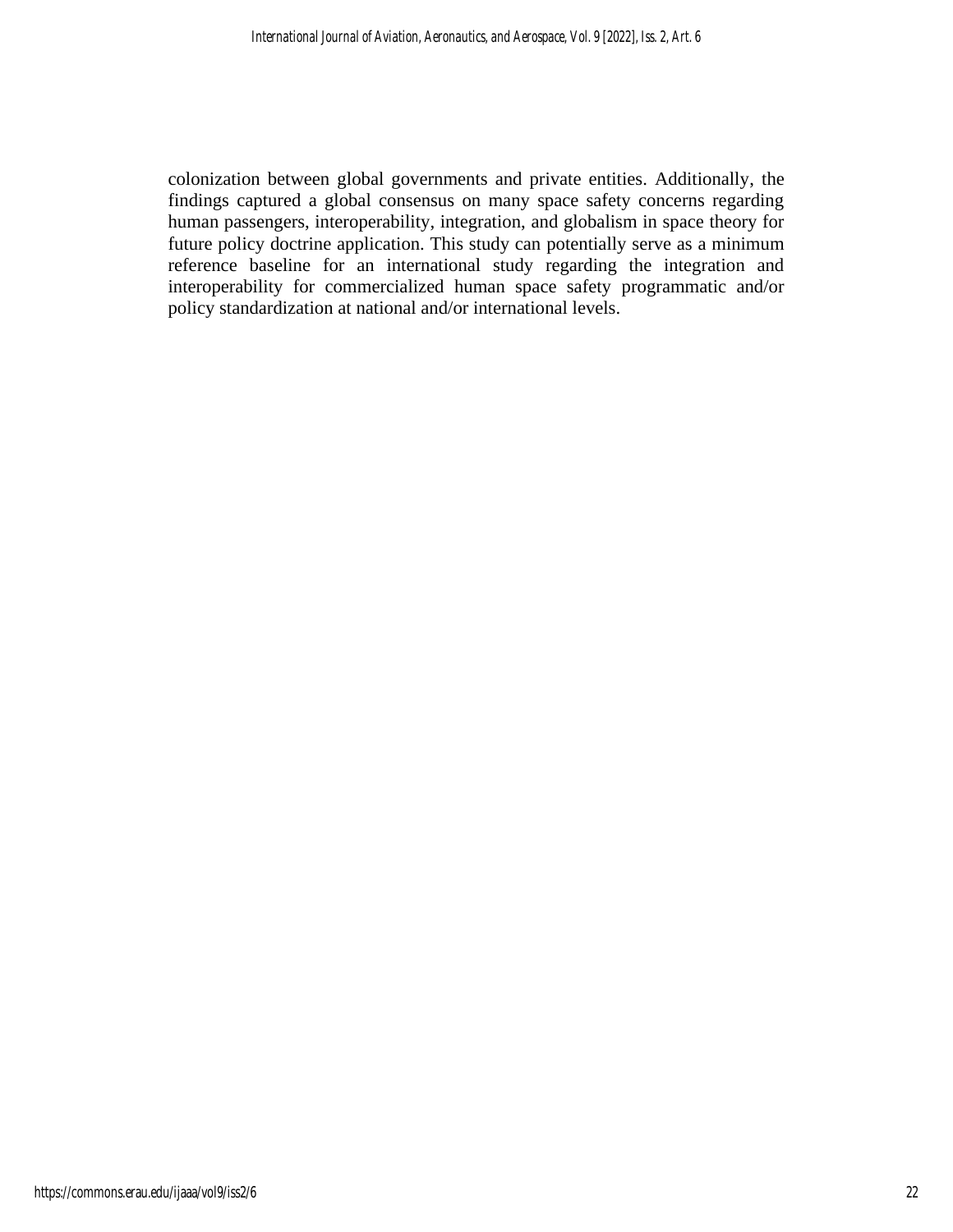## **References**

- Commercial Space Act of 1998, 42 USC § 14701. [https://www.govinfo.gov/](https://www.govinfo.gov/%20content/pkg/BILLS-105hr1702enr/pdf/BILLS-105hr1702enr.pdf)  [content/pkg/BILLS-105hr1702enr/pdf/BILLS-105hr1702enr.pdf](https://www.govinfo.gov/%20content/pkg/BILLS-105hr1702enr/pdf/BILLS-105hr1702enr.pdf)
- Dominoni, A. (2021). Living in space by the lens of design. In *Design of Supporting Systems for Life in Outer Space*, 41–62. Springer.
- Durante, M., & Cucinotta, F. A. (2011). Physical basis of radiation protection in space travel. *Reviews of Modern Physics, 83*, 1245.

<https://doi.org/10.1103/RevModPhys.83.1245>

Durkee, M. J. (2019). The future of space governance. *Georgia Journal of International & Comparative Law, 48,* 711.

- Gibson, J. M. E. (1998). Using the Delphi to identify the content and context of nurses continuing professional development needs*. Journal of Clinical Nursing, 7,* 451-459.
- International Civil Aviation Organization. (2020). *About ICAO.* <https://www.icao.int/about-icao/Pages/default.aspx>
- Inter-Agency Space Debris Coordination Committee. (n.d.). *Home.* <http://www.iadc-online.org/>
- Jakhu, R. (2006). Legal issues relating to the global public interest in outer space*. Journal of Space Law, 32*, 31–110.
- Kua, J., C. Arora, C., Loke, S. W., Fernando, N., & Ranaweera, C. (2021). Internet of things in space: A review of opportunities and challenges from satellite-aided computing to digitally-enhanced space living. *Sensors, 21*. [https://doi.org/10.3390/s21238117.](https://doi.org/10.3390/s21238117)
- Mieczkowski, Y. (2013). *Eisenhower's Sputnik moment: The race for space and world prestige*. Cornell University.
- National Aeronautics and Space Administration. (2007). *Final report of the International Space Station independent safety task force*. [https://www.nasa.gov/pdf/170368main\\_IIST\\_%20Final%20Report.pdf](https://www.nasa.gov/pdf/170368main_IIST_%20Final%20Report.pdf)
- Okoli, C., & Pawlowski, S. D. (2004). The Delphi method as a research tool: An example, design considerations and applications. *Information & Management, 42*, 15–29.<https://doi.org/10.1016/j.im.2003.11.002>
- Powell, C. S. (2019). These new technologies could make interstellar travel real. *Discover Magazine.* [https://www.discovermagazine.com/the](https://www.discovermagazine.com/the-sciences/these-new-technologies-could-make-interstellar-travel-real)[sciences/these-new-technologies-could-make-interstellar-travel-real](https://www.discovermagazine.com/the-sciences/these-new-technologies-could-make-interstellar-travel-real)
- Reddy, V. S. (2018). The SpaceX effect. *New Space, 6*, 125–134. [https://doi.org/10.1089/space.2017.0032.](https://doi.org/10.1089/space.2017.0032)
- Sagath, D., Papadimitriou, A., Adriaensen, M., & Giannopapa, C. (2018). Space strategy and governance of ESA small member States. *Acta Astronaut, 142*, 112–120. [https://doi.org/10.1016/j.actaastro.2017.09.029.](https://doi.org/10.1016/j.actaastro.2017.09.029)
- Sekayi, D., & Kennedy, A. (2017). Qualitative Delphi method: A four round process with a worked example. *Qualitative Report, 22*(10), 2755–2763.